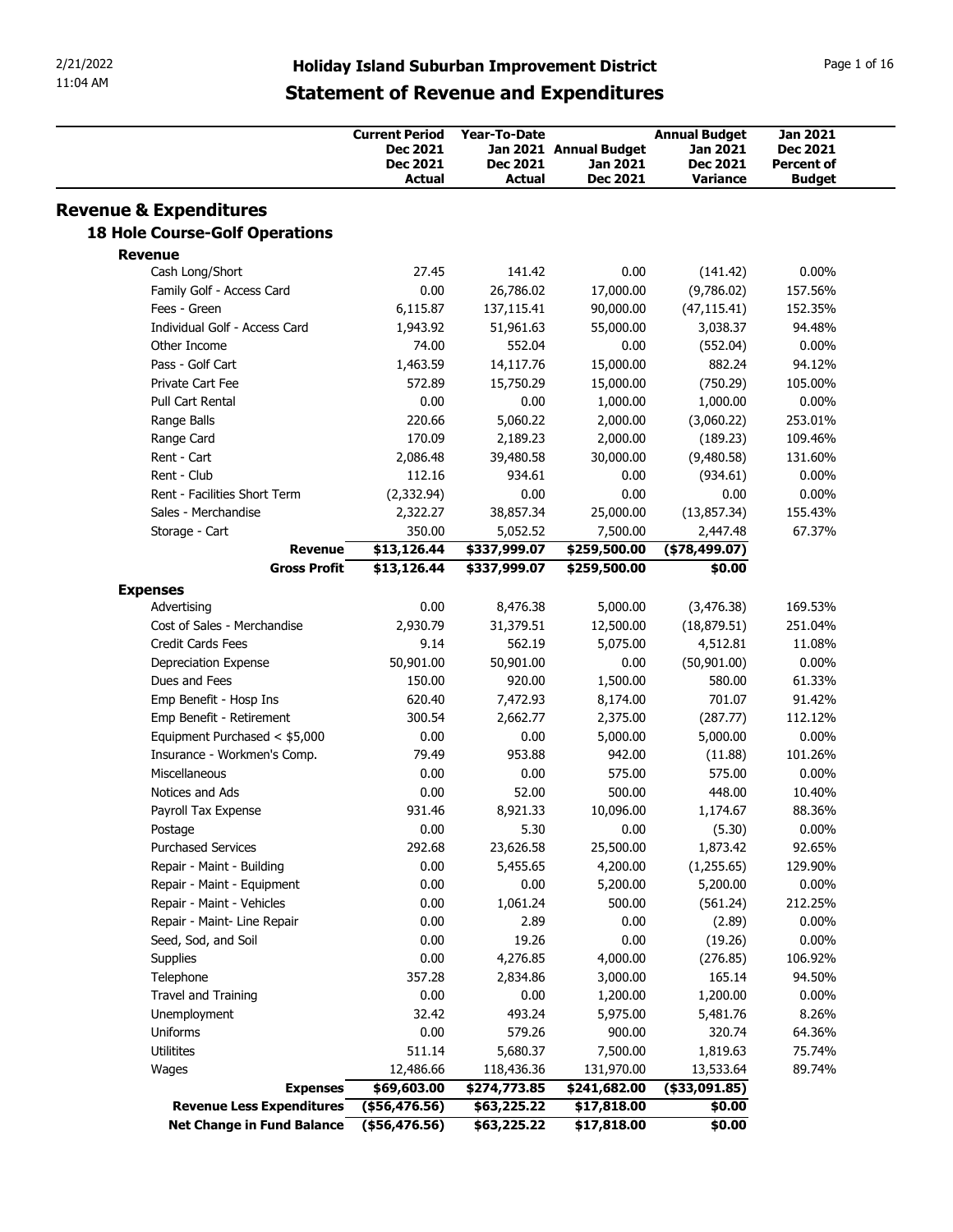| 2/21/2022                                          |                                                                         |                                                         |                                                       |                                                                        |                                                                          |
|----------------------------------------------------|-------------------------------------------------------------------------|---------------------------------------------------------|-------------------------------------------------------|------------------------------------------------------------------------|--------------------------------------------------------------------------|
| 11:04 AM                                           | <b>Statement of Revenue and Expenditures</b>                            |                                                         | <b>Holiday Island Suburban Improvement District</b>   |                                                                        | Page 2 of 16                                                             |
|                                                    | <b>Current Period</b><br><b>Dec 2021</b><br><b>Dec 2021</b><br>Actual   | <b>Year-To-Date</b><br><b>Dec 2021</b><br><b>Actual</b> | Jan 2021 Annual Budget<br><b>Jan 2021</b><br>Dec 2021 | <b>Annual Budget</b><br>Jan 2021<br><b>Dec 2021</b><br><b>Variance</b> | <b>Jan 2021</b><br><b>Dec 2021</b><br><b>Percent of</b><br><b>Budget</b> |
| <b>18-Hole Course Maintenance</b>                  |                                                                         |                                                         |                                                       |                                                                        |                                                                          |
| <b>Revenue</b>                                     |                                                                         |                                                         |                                                       |                                                                        |                                                                          |
| Contribution Income                                | 0.00                                                                    | 4,106.00                                                | 0.00                                                  | (4,106.00)                                                             | $0.00\%$                                                                 |
| Other Income                                       | 0.00                                                                    | 125.00                                                  | 0.00                                                  | (125.00)                                                               | $0.00\%$                                                                 |
|                                                    | \$0.00<br>Revenue<br><b>Gross Profit</b><br>\$0.00                      | \$4,231.00<br>\$4,231.00                                | \$0.00<br>\$0.00                                      | ( \$4, 231.00)<br>\$0.00                                               |                                                                          |
|                                                    |                                                                         |                                                         |                                                       |                                                                        |                                                                          |
| <b>Expenses</b><br><b>Chemicals and Fertilizer</b> | 0.00                                                                    | 43,409.97                                               | 62,000.00                                             | 18,590.03                                                              | 70.02%                                                                   |
| Depreciation Expense                               | 107,020.00                                                              | 107,020.00                                              | $0.00\,$                                              | (107, 020.00)                                                          | $0.00\%$                                                                 |
| Dues and Fees                                      | 400.00                                                                  | 1,685.00                                                | 1,200.00                                              | (485.00)                                                               | 140.42%                                                                  |
| Emp Benefit - Hosp Ins                             | 2,084.82                                                                | 24,918.50                                               | 17,883.00                                             | (7,035.50)                                                             | 139.34%                                                                  |
| Emp Benefit - Retirement                           | 989.31                                                                  | 8,753.14                                                | 5,023.00                                              | (3,730.14)                                                             | 174.26%                                                                  |
| Equipment Purchased < \$5,000                      | 11.16                                                                   | 5,588.23                                                | 3,400.00                                              | (2, 188.23)                                                            | 164.36%                                                                  |
| Fuel Expense                                       | 307.09                                                                  | 17,093.08                                               | 18,975.00                                             | 1,881.92                                                               | 90.08%                                                                   |
| Insurance - Workmen's Comp.                        | 114.35                                                                  | 1,372.20                                                | 2,542.00                                              | 1,169.80                                                               | 53.98%                                                                   |
| <b>Interest Expense</b>                            | 391.31                                                                  | 5,531.30                                                | 7,200.00                                              | 1,668.70                                                               | 76.82%                                                                   |
| Notices and Ads                                    | 0.00                                                                    | 213.55                                                  | 0.00                                                  | (213.55)                                                               | $0.00\%$                                                                 |
| Payroll Tax Expense<br><b>Purchased Services</b>   | 1,530.30                                                                | 15,435.86                                               | 15,545.00                                             | 109.14                                                                 | 99.30%                                                                   |
| Repair - Maint - Building                          | 0.00<br>0.00                                                            | 7,572.42<br>471.19                                      | 7,963.00<br>1,500.00                                  | 390.58<br>1,028.81                                                     | 95.10%<br>31.41%                                                         |
| Repair - Maint - Equipment                         | 60.46                                                                   | 13,121.15                                               | 11,000.00                                             | (2,121.15)                                                             | 119.28%                                                                  |
| Repair - Maint - Tires                             | 0.00                                                                    | 1,707.34                                                | 2,000.00                                              | 292.66                                                                 | 85.37%                                                                   |
| Repair - Maint - Vehicles                          | 0.00                                                                    | 5,003.05                                                | 1,000.00                                              | (4,003.05)                                                             | 500.31%                                                                  |
| Repair - Maint- Line Repair                        | 3,168.39                                                                | 9,997.30                                                | 9,000.00                                              | (997.30)                                                               | 111.08%                                                                  |
| Safety                                             | 0.00                                                                    | 463.29                                                  | 400.00                                                | (63.29)                                                                | 115.82%                                                                  |
| Seed, Sod, and Soil                                | 0.00                                                                    | 12,142.31                                               | 15,000.00                                             | 2,857.69                                                               | 80.95%                                                                   |
| Supplies                                           | 0.00                                                                    | 3,521.67                                                | 2,600.00                                              | (921.67)                                                               | 135.45%                                                                  |
| Telephone                                          | 202.99                                                                  | 1,867.52                                                | 2,400.00                                              | 532.48                                                                 | 77.81%                                                                   |
| Travel and Training                                | 0.00                                                                    | 909.63                                                  | 2,500.00                                              | 1,590.37                                                               | 36.39%                                                                   |
| Unemployment                                       | 21.84                                                                   | 534.45                                                  | 3,000.00                                              | 2,465.55                                                               | 17.82%                                                                   |
| Uniforms                                           | 0.00                                                                    | 1,179.62                                                | 1,000.00                                              | (179.62)                                                               | 117.96%                                                                  |
| Utilitites                                         | 2,313.73                                                                | 24,172.04                                               | 20,000.00                                             | (4,172.04)                                                             | 120.86%                                                                  |
| Wages                                              | 21,046.19                                                               | 200,792.45                                              | 203,202.00                                            | 2,409.55                                                               | 98.81%                                                                   |
|                                                    | \$139,661.94<br><b>Expenses</b>                                         | \$514,476.26                                            | \$416,333.00                                          | (\$98,143.26)                                                          |                                                                          |
|                                                    | Revenue Less Expenditures (\$139,661.94) (\$510,245.26) (\$416,333.00)  |                                                         |                                                       | \$0.00                                                                 |                                                                          |
|                                                    | Net Change in Fund Balance (\$139,661.94) (\$510,245.26) (\$416,333.00) |                                                         |                                                       | \$0.00                                                                 |                                                                          |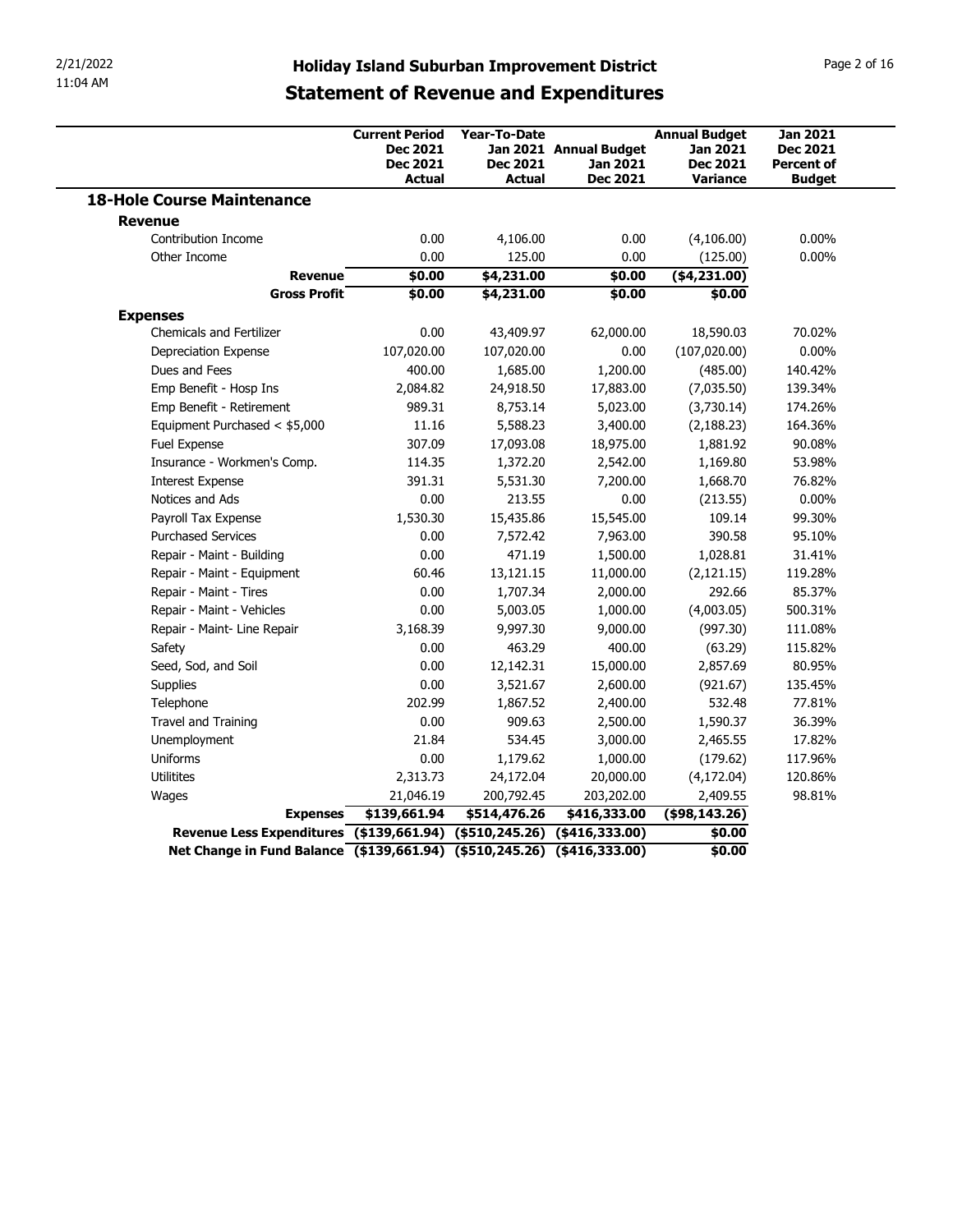| 2/21/2022                                               |                                                                                                                              |                                                         |                                                       |                                                                        |                                                         |
|---------------------------------------------------------|------------------------------------------------------------------------------------------------------------------------------|---------------------------------------------------------|-------------------------------------------------------|------------------------------------------------------------------------|---------------------------------------------------------|
| 11:04 AM                                                | <b>Holiday Island Suburban Improvement District</b>                                                                          |                                                         |                                                       |                                                                        | Page 3 of 16                                            |
|                                                         | <b>Statement of Revenue and Expenditures</b><br><b>Current Period</b><br><b>Dec 2021</b><br><b>Dec 2021</b><br><b>Actual</b> | <b>Year-To-Date</b><br><b>Dec 2021</b><br><b>Actual</b> | Jan 2021 Annual Budget<br><b>Jan 2021</b><br>Dec 2021 | <b>Annual Budget</b><br>Jan 2021<br><b>Dec 2021</b><br><b>Variance</b> | <b>Jan 2021</b><br><b>Dec 2021</b><br><b>Percent of</b> |
| <b>Administrative Dept</b>                              |                                                                                                                              |                                                         |                                                       |                                                                        | <b>Budget</b>                                           |
| <b>Revenue</b>                                          |                                                                                                                              |                                                         |                                                       |                                                                        |                                                         |
| Cash Long/Short                                         | 0.00                                                                                                                         | (88.49)                                                 | 0.00                                                  | 88.49                                                                  | $0.00\%$                                                |
| Facilities Rental - Long Term                           | 0.00                                                                                                                         | 4,950.00                                                | 0.00                                                  | (4,950.00)                                                             | $0.00\%$                                                |
| Other Income                                            | 1,212.00                                                                                                                     | 12,057.75                                               | 24,000.00                                             | 11,942.25                                                              | 50.24%                                                  |
| <b>Revenue</b>                                          | \$1,212.00                                                                                                                   | \$16,919.26                                             | \$24,000.00                                           | \$7,080.74                                                             |                                                         |
| <b>Gross Profit</b>                                     | \$1,212.00                                                                                                                   | \$16,919.26                                             | \$24,000.00                                           | \$0.00                                                                 |                                                         |
| <b>Expenses</b>                                         |                                                                                                                              |                                                         |                                                       |                                                                        |                                                         |
| Auditors' Fees                                          | 0.00                                                                                                                         | 12,177.29                                               | 26,282.00                                             | 14,104.71                                                              | 46.33%                                                  |
| Capital Improvements - Facilit                          | (4,500.00)                                                                                                                   | 0.00                                                    | 25,000.00                                             | 25,000.00                                                              | $0.00\%$                                                |
| Credit Cards Fees                                       | 502.29                                                                                                                       | 2,409.38                                                | 3,600.00                                              | 1,190.62                                                               | 66.93%                                                  |
| Depreciation Expense<br>Dues and Fees                   | 13,161.00                                                                                                                    | 13,161.00                                               | 0.00<br>684.00                                        | (13, 161.00)                                                           | $0.00\%$<br>449.85%                                     |
| Emp Benefit - Hosp Ins                                  | 920.00<br>1,861.20                                                                                                           | 3,077.00<br>17,991.60                                   | 20,047.00                                             | (2,393.00)<br>2,055.40                                                 | 89.75%                                                  |
| Emp Benefit - Retirement                                | 1,026.68                                                                                                                     | 9,596.29                                                | 11,021.00                                             | 1,424.71                                                               | 87.07%                                                  |
| Equipment Purchased < \$5,000                           | 0.00                                                                                                                         | 9,928.59                                                | 5,000.00                                              | (4,928.59)                                                             | 198.57%                                                 |
| Insurance - Workmen's Comp.                             | 24.78                                                                                                                        | 297.80                                                  | 188.00                                                | (109.80)                                                               | 158.40%                                                 |
| Legal Fees                                              | 2,687.50                                                                                                                     | 2,687.50                                                | 0.00                                                  | (2,687.50)                                                             | $0.00\%$                                                |
| Miscellaneous                                           | 0.00                                                                                                                         | 6,908.95                                                | 1,800.00                                              | (5, 108.95)                                                            | 383.83%                                                 |
| Notices and Ads                                         | 77.00                                                                                                                        | 440.58                                                  | 960.00                                                | 519.42                                                                 | 45.89%                                                  |
| Payroll Tax Expense                                     | 2,537.43                                                                                                                     | 23,512.77                                               | 22,227.00                                             | (1,285.77)                                                             | 105.78%                                                 |
| Postage                                                 | 13.33                                                                                                                        | 12,286.21                                               | 20,000.00                                             | 7,713.79                                                               | 61.43%                                                  |
| <b>Purchased Services</b>                               | 2,114.62                                                                                                                     | 39,490.79                                               | 17,136.00                                             | (22, 354.79)                                                           | 230.46%                                                 |
| Repair - Maint - Building                               | 4,500.00                                                                                                                     | 17,418.14                                               | 4,550.00                                              | (12,868.14)                                                            | 382.82%                                                 |
| Repair - Maint - Equipment                              | 0.00                                                                                                                         | 394.84                                                  | 960.00                                                | 565.16                                                                 | 41.13%                                                  |
| Repair - Maint - Vehicles                               | 0.00                                                                                                                         | 0.00                                                    | 400.00                                                | 400.00                                                                 | $0.00\%$                                                |
| Supplies                                                | 517.38                                                                                                                       | 12,392.40                                               | 8,500.00                                              | (3,892.40)                                                             | 145.79%                                                 |
| Telephone                                               | 824.98                                                                                                                       | 6,709.71                                                | 7,200.00                                              | 490.29                                                                 | 93.19%                                                  |
| Travel and Training                                     | 0.00                                                                                                                         | 284.62                                                  | 1,200.00                                              | 915.38                                                                 | 23.72%                                                  |
| Unemployment                                            | 34.64                                                                                                                        | 654.43                                                  | 3,590.00                                              | 2,935.57                                                               | 18.23%                                                  |
| Uniforms                                                | 0.00                                                                                                                         | 292.15                                                  | 0.00                                                  | (292.15)                                                               | $0.00\%$                                                |
| Utilitites                                              | 643.87                                                                                                                       | 7,922.98                                                | 7,740.00                                              | (182.98)                                                               | 102.36%                                                 |
| Wages                                                   | 34,099.86                                                                                                                    | 283,323.76                                              | 302,213.00                                            | 18,889.24                                                              | 93.75%                                                  |
| <b>Expenses</b>                                         | \$61,046.56                                                                                                                  | \$483,358.78                                            | \$490,298.00                                          | \$6,939.22                                                             |                                                         |
|                                                         | $($ \$59,834.56) (\$466,439.52) (\$466,298.00)                                                                               |                                                         |                                                       |                                                                        |                                                         |
| Revenue Less Expenditures<br>Net Change in Fund Balance |                                                                                                                              |                                                         | (\$59,834.56) (\$466,439.52) (\$466,298.00)           | \$0.00<br>\$0.00                                                       |                                                         |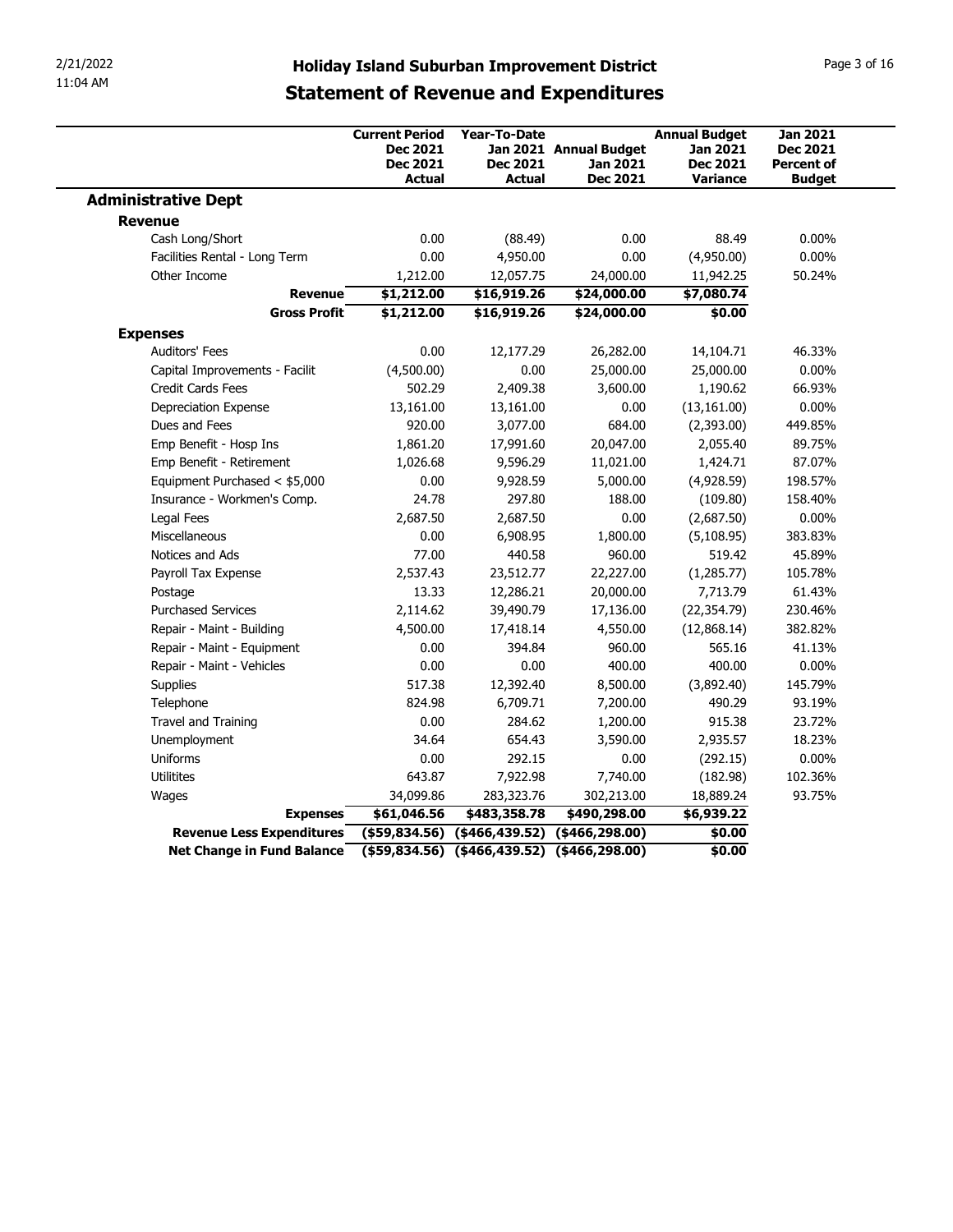| 11:04 AM | <b>Statement of Revenue and Expenditures</b> |  |
|----------|----------------------------------------------|--|
|          |                                              |  |

| 2/21/2022                                    | <b>Holiday Island Suburban Improvement District</b> |                            |                           |                                         | Page 4 of 16                       |  |  |
|----------------------------------------------|-----------------------------------------------------|----------------------------|---------------------------|-----------------------------------------|------------------------------------|--|--|
| 11:04 AM                                     | <b>Statement of Revenue and Expenditures</b>        |                            |                           |                                         |                                    |  |  |
|                                              |                                                     |                            |                           |                                         |                                    |  |  |
|                                              | <b>Current Period</b><br><b>Dec 2021</b>            | Year-To-Date               | Jan 2021 Annual Budget    | <b>Annual Budget</b><br><b>Jan 2021</b> | <b>Jan 2021</b><br><b>Dec 2021</b> |  |  |
|                                              | <b>Dec 2021</b><br><b>Actual</b>                    | Dec 2021<br><b>Actual</b>  | Jan 2021<br>Dec 2021      | <b>Dec 2021</b><br>Variance             | <b>Percent of</b><br><b>Budget</b> |  |  |
| <b>Campground Recreation</b>                 |                                                     |                            |                           |                                         |                                    |  |  |
|                                              |                                                     |                            |                           |                                         |                                    |  |  |
| <b>Revenue</b>                               |                                                     |                            |                           |                                         |                                    |  |  |
| Cash Long/Short                              | 0.00                                                | 14.36                      | 0.00                      | (14.36)                                 | $0.00\%$                           |  |  |
| Rent - Facilities Short Term                 | 0.00                                                | 28,027.66                  | 15,000.00                 | (13,027.66)                             | 186.85%                            |  |  |
| <b>Revenue</b>                               | \$0.00                                              | \$28,042.02                | \$15,000.00               | $(*13,042.02)$                          |                                    |  |  |
| <b>Gross Profit</b>                          | \$0.00                                              | \$28,042.02                | \$15,000.00               | \$0.00                                  |                                    |  |  |
| <b>Expenses</b>                              |                                                     |                            |                           |                                         |                                    |  |  |
| Advertising                                  | 0.00                                                | 1,000.00                   | 1,000.00                  | 0.00                                    | 100.00%                            |  |  |
| Depreciation Expense                         | 117.00                                              | 117.00                     | $0.00\,$                  | (117.00)                                | $0.00\%$                           |  |  |
| <b>Purchased Services</b>                    | 0.00                                                | 4,997.73                   | 4,915.00                  | (82.73)                                 | 101.68%                            |  |  |
| Repair - Maint - Building                    | 0.00                                                | 1,505.89                   | 500.00                    | (1,005.89)                              | 301.18%                            |  |  |
| Repair - Maint - Equipment                   | 0.00                                                | 17.97                      | 175.00                    | 157.03                                  | 10.27%                             |  |  |
| Repair- Maint- Parts/Material                | 0.00                                                | 0.00                       | 105.00                    | 105.00                                  | $0.00\%$                           |  |  |
| Supplies                                     | 0.00                                                | 0.00                       | 200.00                    | 200.00                                  | $0.00\%$                           |  |  |
| Telephone                                    | 73.24                                               | 1,809.59                   | 1,200.00                  | (609.59)                                | 150.80%                            |  |  |
| Utilitites                                   | 67.65                                               | 5,590.09                   | 3,770.00                  | (1,820.09)                              | 148.28%                            |  |  |
| <b>Expenses</b><br>Revenue Less Expenditures | \$257.89<br>(\$257.89)                              | \$15,038.27<br>\$13,003.75 | \$11,865.00<br>\$3,135.00 | $($ \$3,173.27 $)$<br>\$0.00            |                                    |  |  |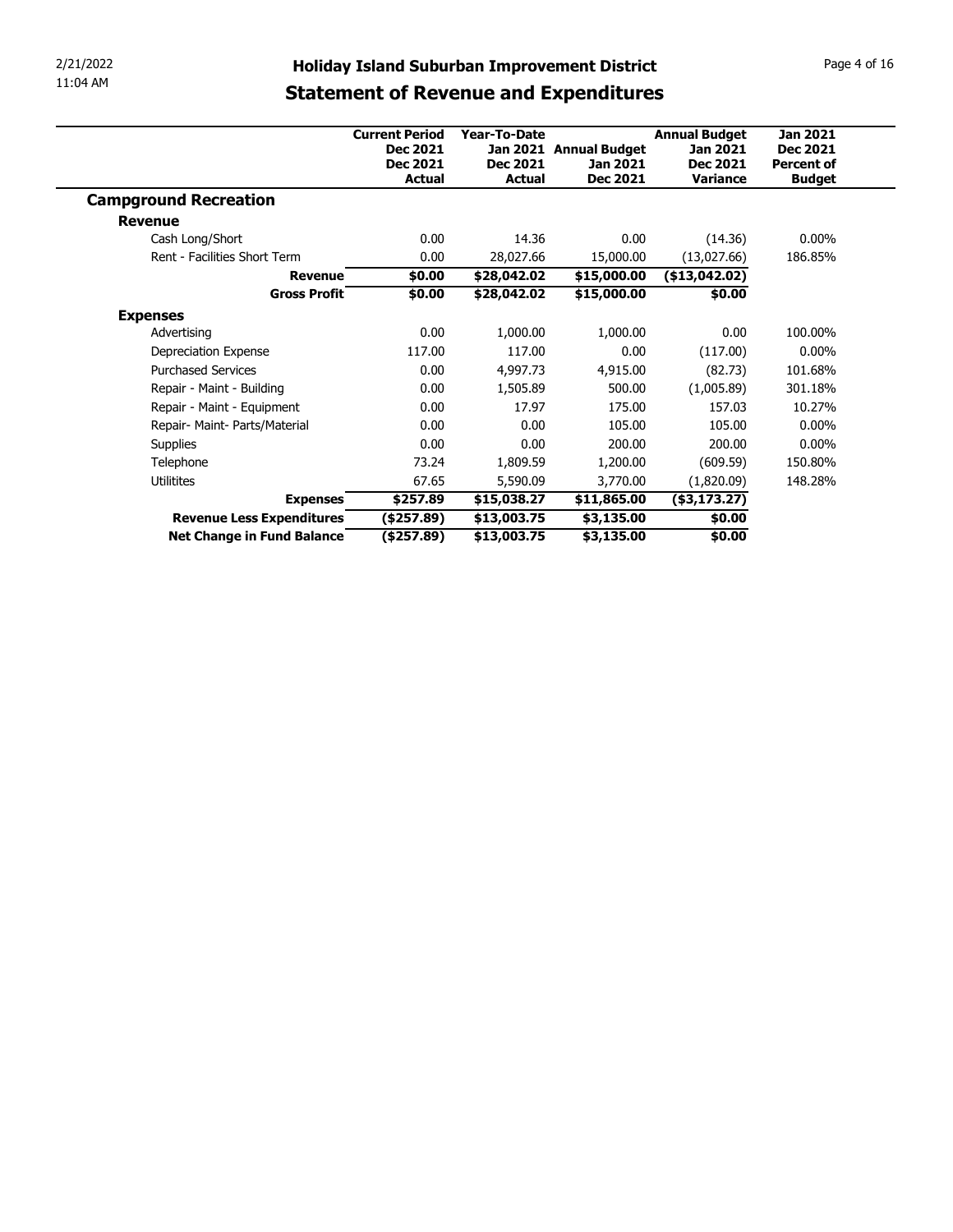| 2/21/2022                                               |                       |                                | <b>Holiday Island Suburban Improvement District</b> |                      | Page 5 of 16      |
|---------------------------------------------------------|-----------------------|--------------------------------|-----------------------------------------------------|----------------------|-------------------|
| 11:04 AM                                                |                       |                                | <b>Statement of Revenue and Expenditures</b>        |                      |                   |
|                                                         |                       |                                |                                                     |                      |                   |
|                                                         | <b>Current Period</b> | Year-To-Date                   |                                                     | <b>Annual Budget</b> | <b>Jan 2021</b>   |
|                                                         | <b>Dec 2021</b>       |                                | Jan 2021 Annual Budget                              | Jan 2021             | <b>Dec 2021</b>   |
|                                                         | <b>Dec 2021</b>       | <b>Dec 2021</b>                | Jan 2021                                            | <b>Dec 2021</b>      | <b>Percent of</b> |
|                                                         | <b>Actual</b>         | <b>Actual</b>                  | <b>Dec 2021</b>                                     | <b>Variance</b>      | <b>Budget</b>     |
| <b>Clubhouse</b>                                        |                       |                                |                                                     |                      |                   |
|                                                         |                       |                                |                                                     |                      |                   |
| <b>Revenue</b>                                          |                       | 2,499.49                       | 7,500.00                                            | 5,000.51             | 33.33%            |
| Rent - Facilities Short Term                            | 2,774.49              |                                |                                                     |                      |                   |
| <b>Revenue</b>                                          | \$2,774.49            | \$2,499.49                     | \$7,500.00                                          | \$5,000.51           |                   |
| <b>Gross Profit</b>                                     | \$2,774.49            | \$2,499.49                     | \$7,500.00                                          | \$0.00               |                   |
| <b>Expenses</b>                                         |                       |                                |                                                     |                      |                   |
| Advertising                                             | 0.00                  | 0.00                           | 2,000.00                                            | 2,000.00             | $0.00\%$          |
| Payroll Tax Expense                                     | 46.50                 | 442.89                         | 513.00                                              | 70.11                | 86.33%            |
| <b>Purchased Services</b>                               | 147.56                | 2,043.51                       | 780.00                                              | (1,263.51)           | 261.99%           |
| Repair - Maint - Building                               | 3,520.00              | 9,039.15                       | 4,500.00                                            | (4,539.15)           | 200.87%           |
| Repair - Maint - Equipment                              | 0.00                  | 0.00                           | 2,400.00                                            | 2,400.00             | $0.00\%$          |
| Seed, Sod, and Soil                                     | 0.00                  | 19.26                          | 0.00                                                | (19.26)              | $0.00\%$          |
| Supplies                                                | 0.00                  | 393.26                         | 2,300.00                                            | 1,906.74             | 17.10%            |
| Telephone                                               | 0.00                  | 51.83                          | 0.00                                                | (51.83)              | $0.00\%$          |
| Unemployment                                            | 4.00                  | 40.27                          | 474.00                                              | 433.73               | 8.50%             |
| Utilitites                                              | 464.53                | 5,610.24                       | 9,600.00                                            | 3,989.76             | 58.44%            |
| Wages                                                   | 607.75                | 5,593.75                       | 6,705.00                                            | 1,111.25             | 83.43%            |
| <b>Expenses</b>                                         | \$4,790.34            | \$23,234.16                    | \$29,272.00                                         | \$6,037.84           |                   |
| Revenue Less Expenditures<br>Net Change in Fund Balance | (\$2,015.85)          | (\$20,734.67)<br>(\$20,734.67) | (\$21,772.00)                                       | \$0.00<br>\$0.00     |                   |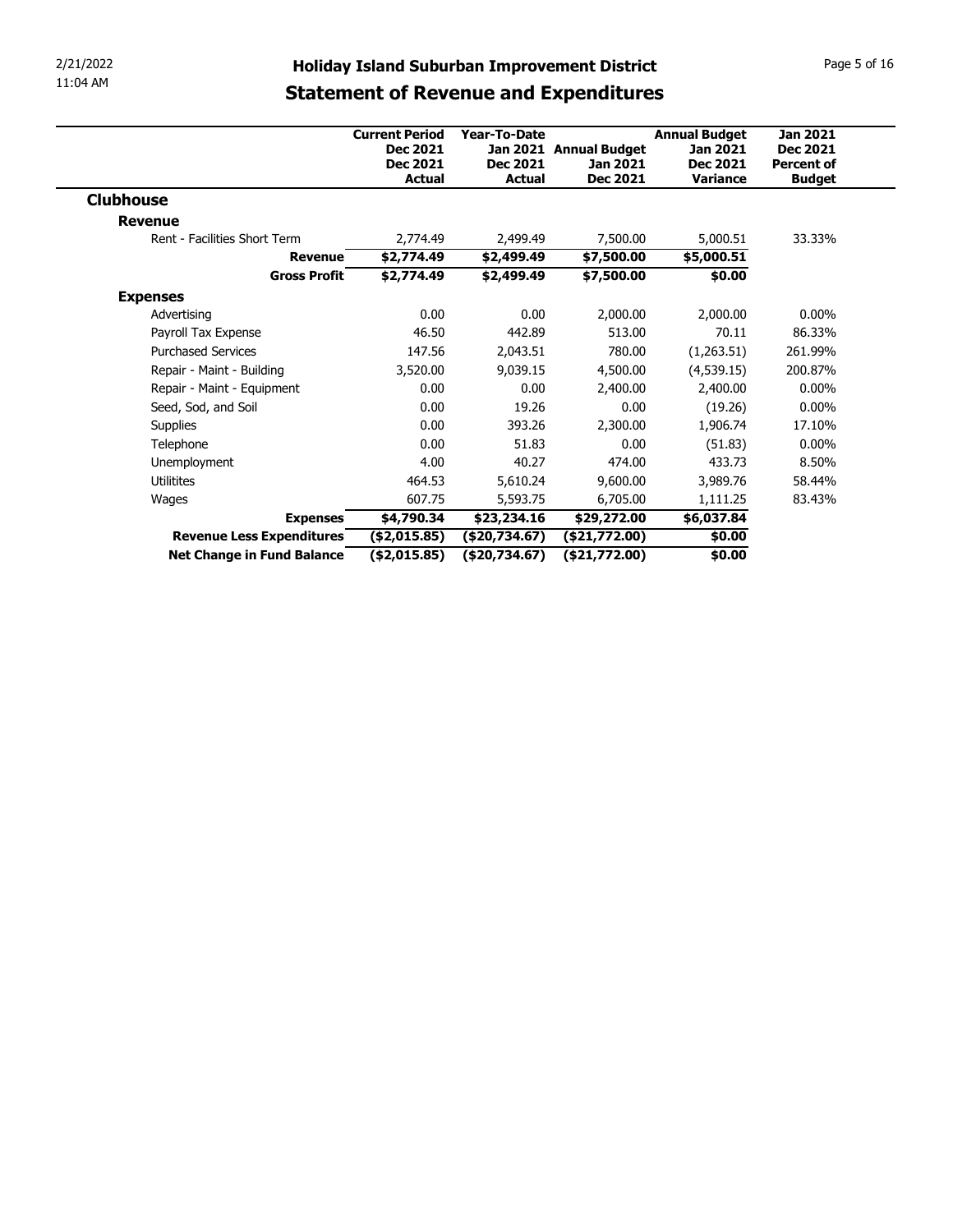| 2/21/2022        |                                                         |                                                      | <b>Holiday Island Suburban Improvement District</b>  |                             |                                    | Page 6 of 16                       |
|------------------|---------------------------------------------------------|------------------------------------------------------|------------------------------------------------------|-----------------------------|------------------------------------|------------------------------------|
| 11:04 AM         |                                                         |                                                      | <b>Statement of Revenue and Expenditures</b>         |                             |                                    |                                    |
|                  |                                                         |                                                      |                                                      |                             |                                    |                                    |
|                  |                                                         | <b>Current Period</b><br><b>Dec 2021</b>             | <b>Year-To-Date</b>                                  | Jan 2021 Annual Budget      | <b>Annual Budget</b><br>Jan 2021   | <b>Jan 2021</b><br><b>Dec 2021</b> |
|                  |                                                         | <b>Dec 2021</b><br><b>Actual</b>                     | <b>Dec 2021</b><br><b>Actual</b>                     | Jan 2021<br><b>Dec 2021</b> | <b>Dec 2021</b><br><b>Variance</b> | <b>Percent of</b><br><b>Budget</b> |
| <b>Fire Dept</b> |                                                         |                                                      |                                                      |                             |                                    |                                    |
| <b>Revenue</b>   |                                                         |                                                      |                                                      |                             |                                    |                                    |
|                  | Act 833                                                 | 5,172.56                                             | 18,658.35                                            | 16,000.00                   | (2,658.35)                         | 116.61%                            |
|                  | Contribution Income<br>Other Income                     | 2,000.00<br>46,000.00                                | 2,000.00<br>50,523.05                                | 1,000.00<br>46,837.00       | (1,000.00)<br>(3,686.05)           | 200.00%<br>107.87%                 |
|                  | Security Fee                                            | 4,029.77                                             | 48,214.84                                            | 45,600.00                   | (2,614.84)                         | 105.73%                            |
|                  | Revenue                                                 | \$57,202.33                                          | \$119,396.24                                         | \$109,437.00                | $($ \$9,959.24)                    |                                    |
|                  | <b>Gross Profit</b>                                     | \$57,202.33                                          | \$119,396.24                                         | \$109,437.00                | \$0.00                             |                                    |
| <b>Expenses</b>  | Act 833                                                 | 5,490.12                                             | 14,058.98                                            | 8,300.00                    | (5,758.98)                         | 169.39%                            |
|                  | Depreciation Expense                                    | 56,215.00                                            | 56,215.00                                            | 0.00                        | (56, 215.00)                       | $0.00\%$                           |
|                  | Dues and Fees                                           | 0.00                                                 | 40.00                                                | 800.00                      | 760.00                             | 5.00%                              |
|                  | Emp Benefit - Hosp Ins                                  | 901.74                                               | 15,749.21                                            | 11,100.00                   | (4,649.21)                         | 141.88%                            |
|                  | Emp Benefit - LOPFI<br>Emp Benefit - Retirement         | 2,125.12<br>375.00                                   | 22,761.32<br>1,852.04                                | 30,633.00<br>6,259.00       | 7,871.68<br>4,406.96               | 74.30%<br>29.59%                   |
|                  | Equipment Purchased < \$5,000                           | 460.35                                               | 3,278.09                                             | 4,000.00                    | 721.91                             | 81.95%                             |
|                  | Fuel Expense                                            | 1,393.15                                             | 8,420.51                                             | 8,000.00                    | (420.51)                           | 105.26%                            |
|                  | Insurance - Workmen's Comp.                             | 219.53                                               | 2,634.36                                             | 4,708.00                    | 2,073.64                           | 55.95%                             |
|                  | Miscellaneous<br>Payroll Tax Expense                    | 0.00<br>810.74                                       | 5,000.00<br>5,600.54                                 | 0.00<br>3,726.00            | (5,000.00)<br>(1,874.54)           | $0.00\%$<br>150.31%                |
|                  | Personnel Reimbursement                                 | 2,303.00                                             | 13,810.98                                            | 16,000.00                   | 2,189.02                           | 86.32%                             |
|                  | Postage                                                 | 0.00                                                 | 11.00                                                | 0.00                        | (11.00)                            | $0.00\%$                           |
|                  | PPE                                                     | 0.00                                                 | 3,751.27                                             | 6,000.00                    | 2,248.73                           | 62.52%                             |
|                  | <b>Purchased Services</b>                               | 229.78                                               | 5,609.79                                             | 3,800.00                    | (1,809.79)                         | 147.63%                            |
|                  | Repair - Maint - Building<br>Repair - Maint - Equipment | 117.27<br>575.44                                     | 2,647.13<br>3,755.96                                 | 4,200.00<br>3,800.00        | 1,552.87<br>44.04                  | 63.03%<br>98.84%                   |
|                  | Repair - Maint - Radio                                  | 0.00                                                 | 424.44                                               | 3,000.00                    | 2,575.56                           | 14.15%                             |
|                  | Repair - Maint - Tires                                  | 0.00                                                 | 2,945.03                                             | 2,800.00                    | (145.03)                           | 105.18%                            |
|                  | Repair - Maint - Vehicles                               | 366.45                                               | 8,369.88                                             | 4,700.00                    | (3,669.88)                         | 178.08%                            |
|                  | Supplies<br>Telephone                                   | 357.45<br>899.03                                     | 2,078.55<br>6,265.01                                 | 2,000.00<br>3,420.00        | (78.55)<br>(2,845.01)              | 103.93%<br>183.19%                 |
|                  | Travel and Training                                     | 652.60                                               | 2,253.51                                             | 3,000.00                    | 746.49                             | 75.12%                             |
|                  | Unemployment                                            | 14.57                                                | 309.68                                               | 1,733.00                    | 1,423.32                           | 17.87%                             |
|                  | Uniforms                                                | 0.00                                                 | 1,560.76                                             | 900.00                      | (660.76)                           | 173.42%                            |
|                  | Utilitites                                              | 494.86                                               | 8,454.45                                             | 7,000.00                    | (1,454.45)<br>(49, 712.57)         | 120.78%<br>138.03%                 |
|                  | Wages<br><b>Expenses</b>                                | 20,139.50<br>\$94,140.70                             | 180,438.57<br>\$378,296.06                           | 130,726.00                  | $$270,605.00$ (\$107,691.06)       |                                    |
|                  | Revenue Less Expenditures                               |                                                      | $($ \$36,938.37) $($ \$258,899.82) $($ \$161,168.00) |                             | \$0.00                             |                                    |
|                  | <b>Net Change in Fund Balance</b>                       | $($ \$36,938.37) $($ \$258,899.82) $($ \$161,168.00) |                                                      |                             |                                    |                                    |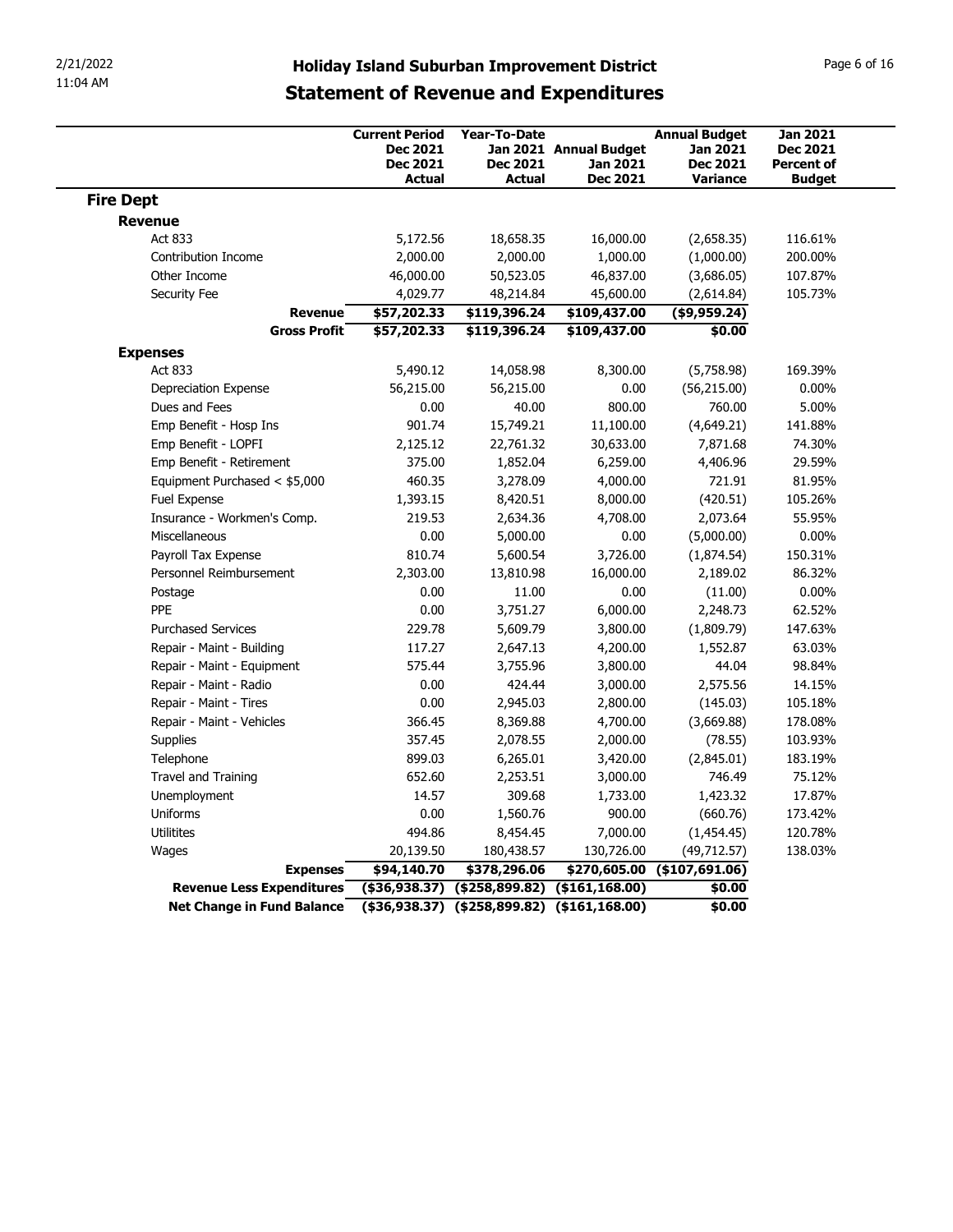| 2/21/2022                              | <b>Holiday Island Suburban Improvement District</b> |                     |                        |                          | Page 7 of 16         |
|----------------------------------------|-----------------------------------------------------|---------------------|------------------------|--------------------------|----------------------|
| 11:04 AM                               |                                                     |                     |                        |                          |                      |
|                                        | <b>Statement of Revenue and Expenditures</b>        |                     |                        |                          |                      |
|                                        | <b>Current Period</b>                               | <b>Year-To-Date</b> |                        | <b>Annual Budget</b>     | <b>Jan 2021</b>      |
|                                        | <b>Dec 2021</b>                                     |                     | Jan 2021 Annual Budget | Jan 2021                 | <b>Dec 2021</b>      |
|                                        | <b>Dec 2021</b>                                     | <b>Dec 2021</b>     | Jan 2021               | Dec 2021                 | <b>Percent of</b>    |
|                                        | Actual                                              | <b>Actual</b>       | <b>Dec 2021</b>        | <b>Variance</b>          | <b>Budget</b>        |
| <b>Holiday Island Marina</b>           |                                                     |                     |                        |                          |                      |
| <b>Revenue</b>                         |                                                     |                     |                        |                          |                      |
| Facilities Rental - Long Term          | 0.00                                                | 192,033.47          | 192,534.00             | 500.53                   | 99.74%               |
| Other Income                           | 0.00                                                | 12,366.29           | 0.00                   | (12, 366.29)             | $0.00\%$             |
| <b>Revenue</b>                         | \$0.00                                              | \$204,399.76        | \$192,534.00           | (\$11,865.76)            |                      |
| <b>Gross Profit</b>                    | \$0.00                                              | \$204,399.76        | \$192,534.00           | \$0.00                   |                      |
| <b>Expenses</b>                        |                                                     |                     |                        |                          |                      |
|                                        |                                                     | 0.00                | 30,000.00              | 30,000.00<br>(33,503.00) | $0.00\%$             |
| Capital Improvements - Facilit         | (80,000.00)                                         |                     |                        |                          |                      |
| Depreciation Expense                   | 33,503.00                                           | 33,503.00           | 0.00                   |                          | $0.00\%$             |
| Dues and Fees                          | 0.00                                                | 1,025.00            | 325.00                 | (700.00)                 | 315.38%              |
| Miscellaneous                          | $0.00\,$                                            | 300.00              | 0.00                   | (300.00)                 | $0.00\%$             |
| Notices and Ads                        | 0.00                                                | 77.20               | 0.00                   | (77.20)                  | $0.00\%$             |
| <b>Purchased Services</b>              | 7,187.49                                            | 89,074.73           | 85,100.00              | (3,974.73)               | 104.67%              |
| Repair - Maint - Building              | 0.00                                                | 3,000.00            | 19,200.00              | 16,200.00                | 15.63%               |
| Repair - Maint - Equipment<br>Supplies | 0.00<br>134.81                                      | 0.00<br>134.81      | 500.00<br>0.00         | 500.00<br>(134.81)       | $0.00\%$<br>$0.00\%$ |
| Telephone                              | 82.48                                               | 404.27              | 0.00                   | (404.27)                 | $0.00\%$             |
| Utilitites                             | 128.31                                              | 1,077.67            | 1,500.00               | 422.33                   | 71.84%               |
| <b>Expenses</b>                        | $($ \$38,963.91)                                    | \$128,596.68        | \$136,625.00           | \$8,028.32               |                      |
| Revenue Less Expenditures              | \$38,963.91                                         | \$75,803.08         | \$55,909.00            | \$0.00                   |                      |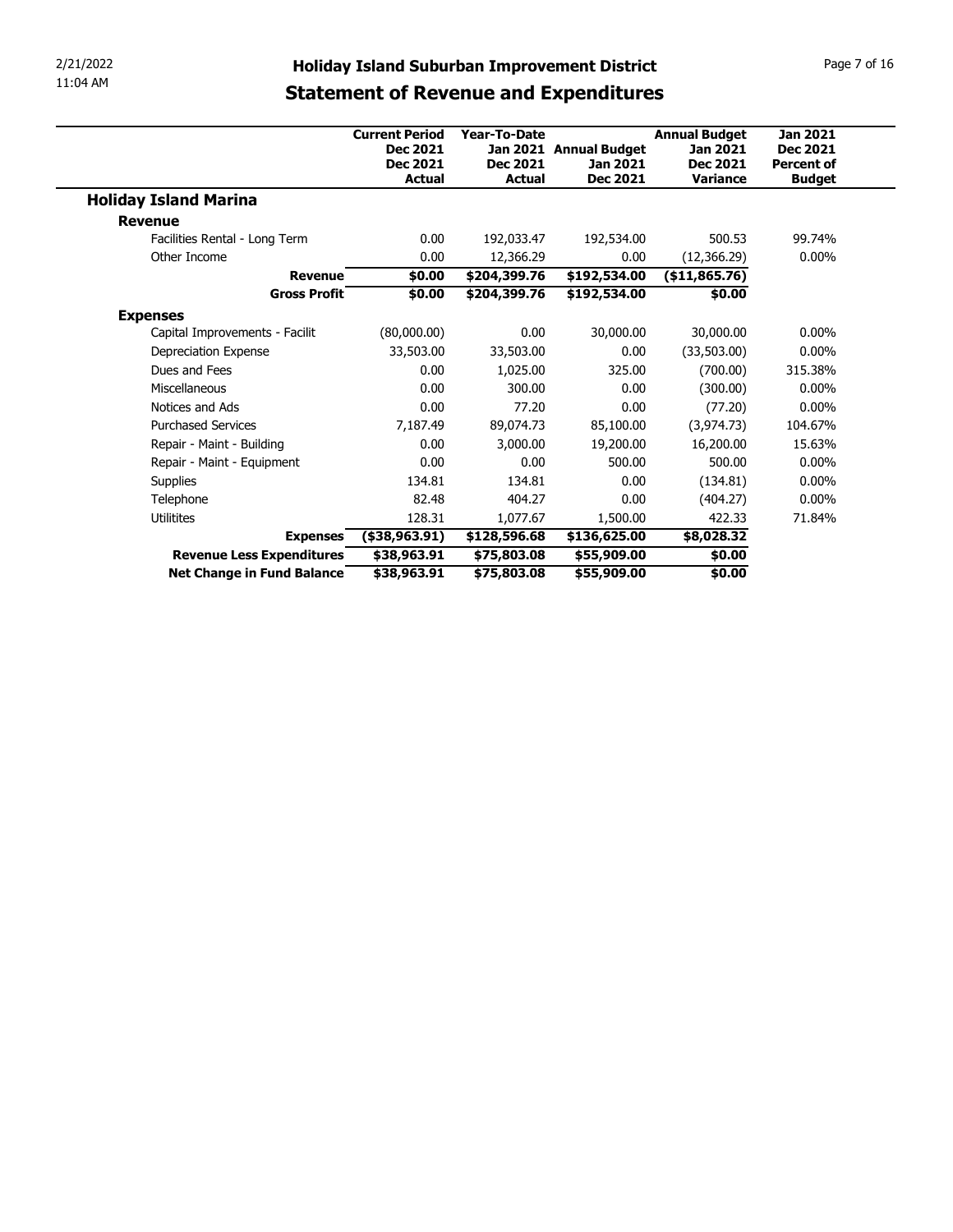| 2/21/2022<br>11:04 AM            |                                                                       |                                                         |                                                          |                                                                        |                                                                          |
|----------------------------------|-----------------------------------------------------------------------|---------------------------------------------------------|----------------------------------------------------------|------------------------------------------------------------------------|--------------------------------------------------------------------------|
|                                  | <b>Statement of Revenue and Expenditures</b>                          |                                                         | <b>Holiday Island Suburban Improvement District</b>      |                                                                        | Page 8 of 16                                                             |
|                                  | <b>Current Period</b><br>Dec 2021<br><b>Dec 2021</b><br><b>Actual</b> | <b>Year-To-Date</b><br><b>Dec 2021</b><br><b>Actual</b> | Jan 2021 Annual Budget<br>Jan 2021<br><b>Dec 2021</b>    | <b>Annual Budget</b><br>Jan 2021<br><b>Dec 2021</b><br><b>Variance</b> | <b>Jan 2021</b><br><b>Dec 2021</b><br><b>Percent of</b><br><b>Budget</b> |
| <b>Non-Departmental/Control</b>  |                                                                       |                                                         |                                                          |                                                                        |                                                                          |
| <b>Revenue</b>                   |                                                                       |                                                         |                                                          |                                                                        |                                                                          |
| Assessment Income - Current      | 20,102.50                                                             | 2,457,686.50                                            | 1,979,067.00                                             | (478, 619.50)                                                          | 124.18%                                                                  |
| Assessment Income - Penalties    | 7,275.66                                                              | 225,316.06                                              | 40,000.00                                                | (185, 316.06)                                                          | 563.29%                                                                  |
| Cash Long/Short                  | 1.62                                                                  | 1.62                                                    | 0.00                                                     | (1.62)                                                                 | $0.00\%$                                                                 |
| Chilli Cook-Off Income           | 0.00                                                                  | 12,600.00                                               | 0.00                                                     | (12,600.00)                                                            | $0.00\%$                                                                 |
| Debt Service - Sewer Treatment   | 0.00                                                                  | 218,551.55                                              | 209,555.00                                               | (8,996.55)                                                             | 104.29%                                                                  |
| Interest Income                  | 1,501.33                                                              | 21,455.02                                               | 50,000.00                                                | 28,544.98                                                              | 42.91%                                                                   |
| Other Income                     | 5,599.60                                                              | 45,558.18                                               | 39,000.00                                                | (6, 558.18)                                                            | 116.82%                                                                  |
| <b>Revenue</b>                   |                                                                       |                                                         | \$34,480.71 \$2,981,168.93 \$2,317,622.00 (\$663,546.93) |                                                                        |                                                                          |
| <b>Gross Profit</b>              |                                                                       |                                                         | \$34,480.71 \$2,981,168.93 \$2,317,622.00                | \$0.00                                                                 |                                                                          |
| <b>Expenses</b>                  |                                                                       |                                                         |                                                          |                                                                        |                                                                          |
| Advertising                      | (634.05)                                                              | 15,019.34                                               | 20,800.00                                                | 5,780.66                                                               | 72.21%                                                                   |
| Assessment Expense - Uncollect   | 0.00                                                                  | 34,698.64                                               | 80,000.00                                                | 45,301.36                                                              | 43.37%                                                                   |
| Chilli Cook-Off Expense          | 0.00                                                                  | 8,128.50                                                | 0.00                                                     | (8, 128.50)                                                            | $0.00\%$                                                                 |
| Covid - 19 Expense               | 47.79                                                                 | 2,056.39                                                | 20,000.00                                                | 17,943.61                                                              | 10.28%                                                                   |
| Dues and Fees                    | 0.00                                                                  | 500.00                                                  | 0.00                                                     | (500.00)                                                               | $0.00\%$                                                                 |
| Emp Benefit - Hosp Ins           | 827.22                                                                | 4,000.99                                                | 0.00                                                     | (4,000.99)                                                             | $0.00\%$                                                                 |
| Insurance                        | 12,161.50                                                             | 153,084.83                                              | 140,000.00                                               | (13,084.83)                                                            | 109.35%                                                                  |
| Insurance - Workmen's Comp.      | 0.00                                                                  | (0.04)                                                  | 0.00                                                     | 0.04                                                                   | $0.00\%$                                                                 |
| Legal Fees                       | 15,520.00                                                             | 28,950.06                                               | 20,400.00                                                | (8,550.06)                                                             | 141.91%                                                                  |
| Miscellaneous                    | 0.00                                                                  | 9,398.39                                                | 1,440.00                                                 | (7,958.39)                                                             | 652.67%                                                                  |
| Notices and Ads                  | 0.00                                                                  | 0.00                                                    | 175.00                                                   | 175.00                                                                 | $0.00\%$                                                                 |
| Other Expense                    | 15.00                                                                 | 386.00                                                  | 0.00                                                     | (386.00)                                                               | $0.00\%$                                                                 |
|                                  | 19,086.20                                                             | 37,891.18                                               | 13,000.00                                                | (24,891.18)                                                            | 291.47%                                                                  |
| <b>Purchased Services</b>        | 0.00                                                                  | 500.00                                                  | 0.00                                                     | (500.00)                                                               | $0.00\%$                                                                 |
| Repair - Maint - Building        |                                                                       | 2,852.88                                                | 0.00                                                     | (2,852.88)                                                             | $0.00\%$                                                                 |
| Seed, Sod, and Soil              | 0.00                                                                  | 459.16                                                  | 0.00                                                     | (459.16)                                                               | $0.00\%$                                                                 |
| Supplies                         | 0.00                                                                  |                                                         |                                                          |                                                                        |                                                                          |
| Taxes - Real Estate and Person   | 382.89                                                                | 52,044.45                                               | 40,000.00                                                | (12,044.45)                                                            | 130.11%                                                                  |
| <b>Expenses</b>                  | \$47,406.55                                                           | \$349,970.77                                            | \$335,815.00                                             | (\$14,155.77)                                                          |                                                                          |
| <b>Revenue Less Expenditures</b> |                                                                       |                                                         | $($12,925.84) $2,631,198.16 $1,981,807.00$               | \$0.00<br>\$0.00                                                       |                                                                          |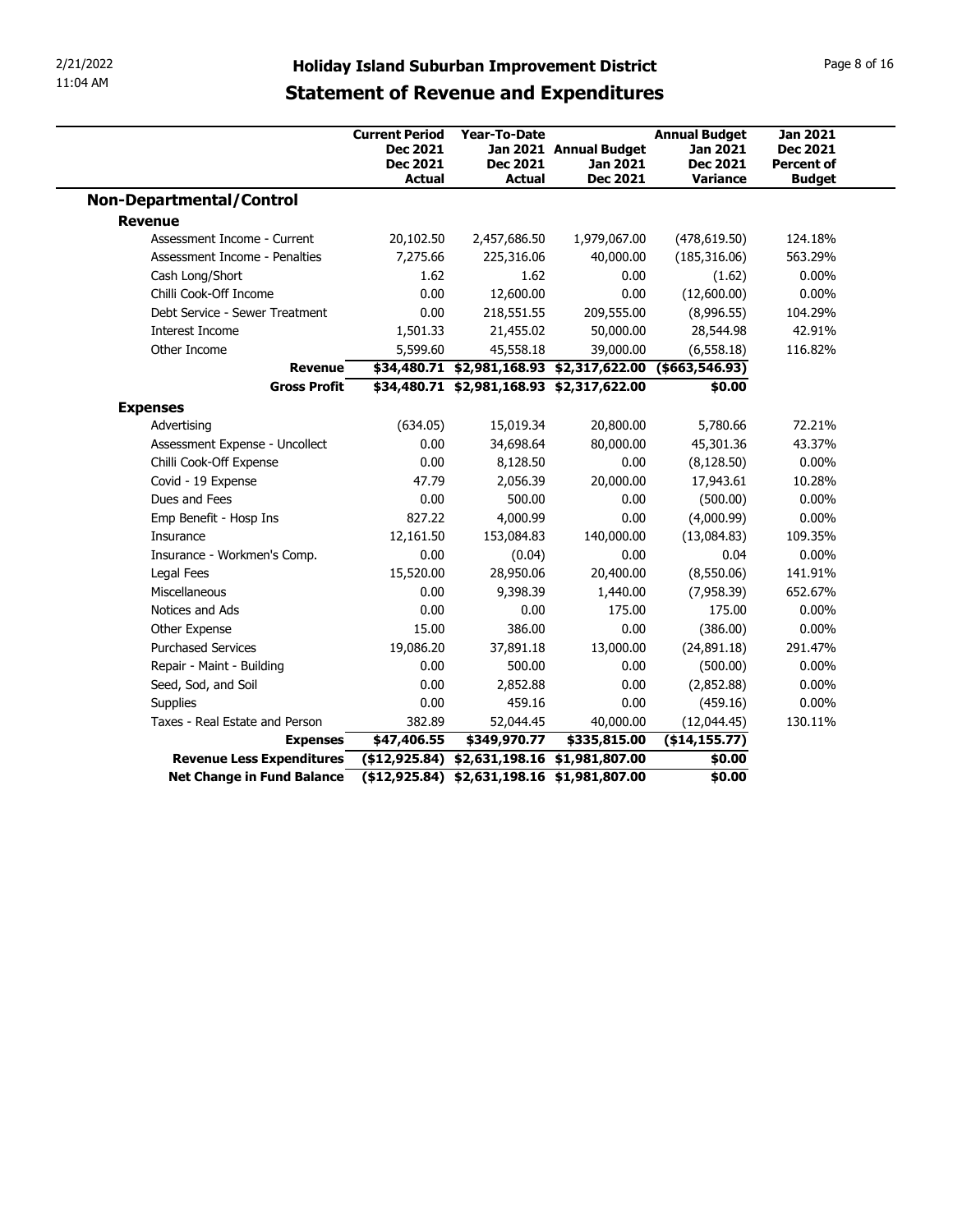| 2/21/2022<br><b>Holiday Island Suburban Improvement District</b><br>11:04 AM<br><b>Statement of Revenue and Expenditures</b><br>Year-To-Date<br><b>Annual Budget</b><br><b>Jan 2021</b><br><b>Current Period</b><br>Jan 2021 Annual Budget<br>Dec 2021<br>Dec 2021<br>Jan 2021<br>Dec 2021<br>Dec 2021<br>Jan 2021<br>Dec 2021<br><b>Percent of</b> | <b>Actual</b><br><b>Actual</b><br><b>Dec 2021</b><br>Variance<br><b>Budget</b><br><b>Public Safety Dept</b><br><b>Revenue</b><br>4,029.77<br>48,106.45<br>48,000.00<br>(106.45)<br>100.22%<br>Security Fee<br>\$4,029.77<br>(\$106.45)<br><b>Revenue</b><br>\$48,106.45<br>\$48,000.00<br><b>Gross Profit</b><br>\$4,029.77<br>\$0.00<br>\$48,106.45<br>\$48,000.00 | <b>Expenses</b> |  |  |  |  |
|-----------------------------------------------------------------------------------------------------------------------------------------------------------------------------------------------------------------------------------------------------------------------------------------------------------------------------------------------------|---------------------------------------------------------------------------------------------------------------------------------------------------------------------------------------------------------------------------------------------------------------------------------------------------------------------------------------------------------------------|-----------------|--|--|--|--|
|                                                                                                                                                                                                                                                                                                                                                     |                                                                                                                                                                                                                                                                                                                                                                     |                 |  |  |  |  |
|                                                                                                                                                                                                                                                                                                                                                     |                                                                                                                                                                                                                                                                                                                                                                     |                 |  |  |  |  |
|                                                                                                                                                                                                                                                                                                                                                     |                                                                                                                                                                                                                                                                                                                                                                     |                 |  |  |  |  |
|                                                                                                                                                                                                                                                                                                                                                     |                                                                                                                                                                                                                                                                                                                                                                     |                 |  |  |  |  |
|                                                                                                                                                                                                                                                                                                                                                     |                                                                                                                                                                                                                                                                                                                                                                     |                 |  |  |  |  |
|                                                                                                                                                                                                                                                                                                                                                     |                                                                                                                                                                                                                                                                                                                                                                     |                 |  |  |  |  |
|                                                                                                                                                                                                                                                                                                                                                     |                                                                                                                                                                                                                                                                                                                                                                     |                 |  |  |  |  |
|                                                                                                                                                                                                                                                                                                                                                     |                                                                                                                                                                                                                                                                                                                                                                     |                 |  |  |  |  |
|                                                                                                                                                                                                                                                                                                                                                     |                                                                                                                                                                                                                                                                                                                                                                     |                 |  |  |  |  |
|                                                                                                                                                                                                                                                                                                                                                     | Page 9 of 16                                                                                                                                                                                                                                                                                                                                                        |                 |  |  |  |  |
|                                                                                                                                                                                                                                                                                                                                                     |                                                                                                                                                                                                                                                                                                                                                                     |                 |  |  |  |  |
|                                                                                                                                                                                                                                                                                                                                                     |                                                                                                                                                                                                                                                                                                                                                                     |                 |  |  |  |  |
|                                                                                                                                                                                                                                                                                                                                                     |                                                                                                                                                                                                                                                                                                                                                                     |                 |  |  |  |  |
|                                                                                                                                                                                                                                                                                                                                                     |                                                                                                                                                                                                                                                                                                                                                                     |                 |  |  |  |  |
|                                                                                                                                                                                                                                                                                                                                                     |                                                                                                                                                                                                                                                                                                                                                                     |                 |  |  |  |  |
|                                                                                                                                                                                                                                                                                                                                                     |                                                                                                                                                                                                                                                                                                                                                                     |                 |  |  |  |  |
|                                                                                                                                                                                                                                                                                                                                                     |                                                                                                                                                                                                                                                                                                                                                                     |                 |  |  |  |  |
|                                                                                                                                                                                                                                                                                                                                                     |                                                                                                                                                                                                                                                                                                                                                                     |                 |  |  |  |  |
|                                                                                                                                                                                                                                                                                                                                                     |                                                                                                                                                                                                                                                                                                                                                                     |                 |  |  |  |  |
|                                                                                                                                                                                                                                                                                                                                                     |                                                                                                                                                                                                                                                                                                                                                                     |                 |  |  |  |  |
|                                                                                                                                                                                                                                                                                                                                                     |                                                                                                                                                                                                                                                                                                                                                                     |                 |  |  |  |  |
|                                                                                                                                                                                                                                                                                                                                                     |                                                                                                                                                                                                                                                                                                                                                                     |                 |  |  |  |  |
|                                                                                                                                                                                                                                                                                                                                                     |                                                                                                                                                                                                                                                                                                                                                                     |                 |  |  |  |  |
|                                                                                                                                                                                                                                                                                                                                                     |                                                                                                                                                                                                                                                                                                                                                                     |                 |  |  |  |  |
|                                                                                                                                                                                                                                                                                                                                                     |                                                                                                                                                                                                                                                                                                                                                                     |                 |  |  |  |  |
|                                                                                                                                                                                                                                                                                                                                                     |                                                                                                                                                                                                                                                                                                                                                                     |                 |  |  |  |  |
|                                                                                                                                                                                                                                                                                                                                                     |                                                                                                                                                                                                                                                                                                                                                                     |                 |  |  |  |  |
|                                                                                                                                                                                                                                                                                                                                                     |                                                                                                                                                                                                                                                                                                                                                                     |                 |  |  |  |  |
|                                                                                                                                                                                                                                                                                                                                                     |                                                                                                                                                                                                                                                                                                                                                                     |                 |  |  |  |  |
| 91.67%<br>0.00                                                                                                                                                                                                                                                                                                                                      |                                                                                                                                                                                                                                                                                                                                                                     |                 |  |  |  |  |
| <b>Purchased Services</b><br>44,000.00<br>48,000.00<br>4,000.00                                                                                                                                                                                                                                                                                     |                                                                                                                                                                                                                                                                                                                                                                     |                 |  |  |  |  |
| \$4,000.00<br>\$0.00<br>\$44,000.00<br>\$48,000.00<br><b>Expenses</b>                                                                                                                                                                                                                                                                               |                                                                                                                                                                                                                                                                                                                                                                     |                 |  |  |  |  |
|                                                                                                                                                                                                                                                                                                                                                     |                                                                                                                                                                                                                                                                                                                                                                     |                 |  |  |  |  |
|                                                                                                                                                                                                                                                                                                                                                     |                                                                                                                                                                                                                                                                                                                                                                     |                 |  |  |  |  |
| \$4,029.77<br>Revenue Less Expenditures<br>\$4,106.45<br>\$0.00<br>\$0.00<br>Net Change in Fund Balance<br>\$4,029.77<br>\$4,106.45<br>\$0.00<br>\$0.00                                                                                                                                                                                             |                                                                                                                                                                                                                                                                                                                                                                     |                 |  |  |  |  |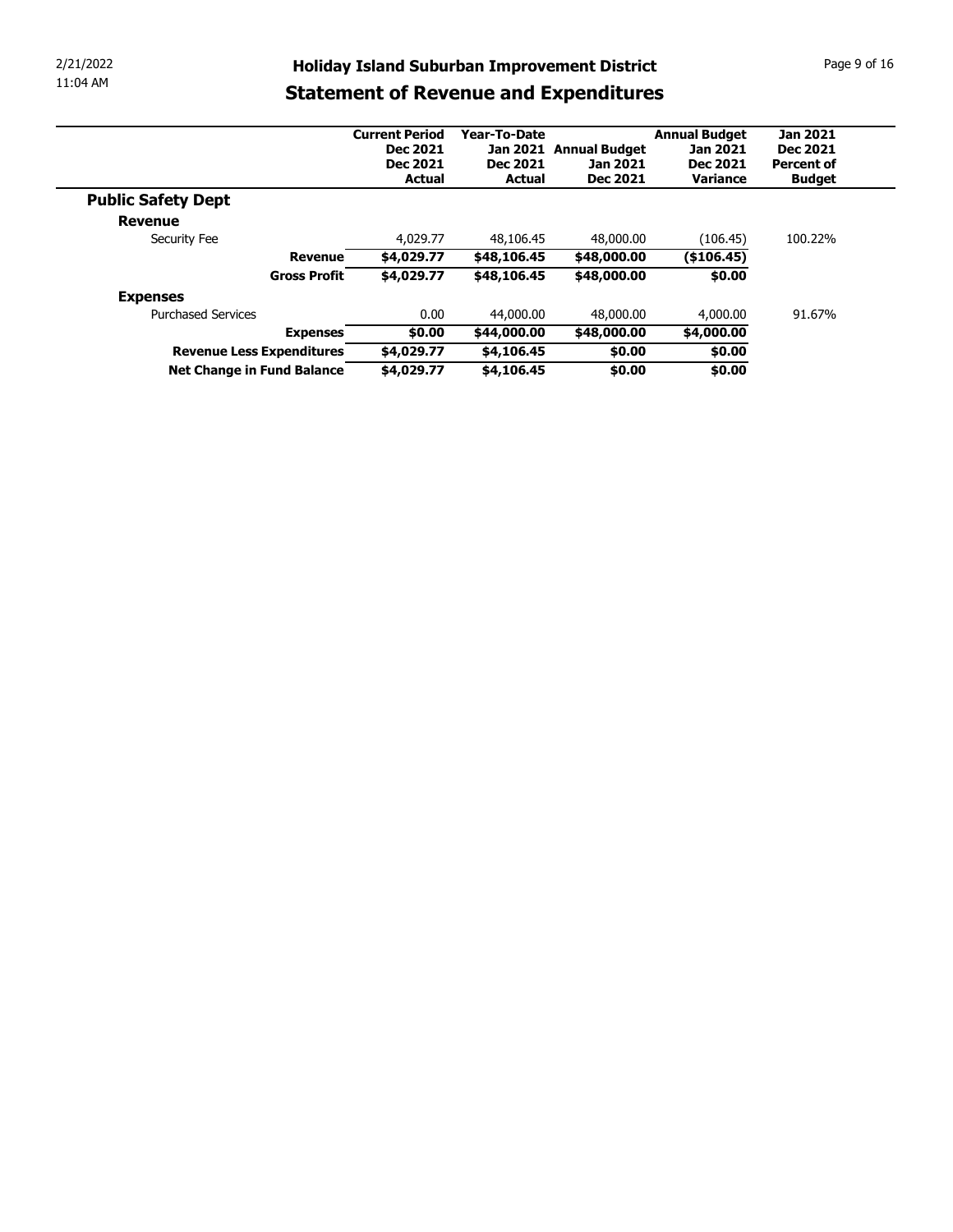| 2/21/2022<br>11:04 AM                                       |                             |                           |                                                     |                             |                                      |
|-------------------------------------------------------------|-----------------------------|---------------------------|-----------------------------------------------------|-----------------------------|--------------------------------------|
|                                                             |                             |                           |                                                     |                             |                                      |
|                                                             |                             |                           |                                                     |                             |                                      |
|                                                             |                             |                           |                                                     |                             |                                      |
|                                                             |                             |                           |                                                     |                             |                                      |
|                                                             |                             |                           |                                                     |                             |                                      |
|                                                             |                             |                           |                                                     |                             |                                      |
|                                                             |                             |                           |                                                     |                             |                                      |
|                                                             |                             |                           | <b>Holiday Island Suburban Improvement District</b> |                             | Page 10 of 16                        |
|                                                             |                             |                           | <b>Statement of Revenue and Expenditures</b>        |                             |                                      |
|                                                             |                             |                           |                                                     |                             |                                      |
|                                                             | <b>Current Period</b>       | Year-To-Date              |                                                     | <b>Annual Budget</b>        | <b>Jan 2021</b>                      |
|                                                             | <b>Dec 2021</b><br>Dec 2021 | <b>Dec 2021</b>           | Jan 2021 Annual Budget<br>Jan 2021                  | Jan 2021<br><b>Dec 2021</b> | <b>Dec 2021</b><br><b>Percent of</b> |
|                                                             | <b>Actual</b>               | <b>Actual</b>             | Dec 2021                                            | <b>Variance</b>             | <b>Budget</b>                        |
| <b>Recreation Center</b>                                    |                             |                           |                                                     |                             |                                      |
| <b>Revenue</b>                                              |                             |                           |                                                     |                             |                                      |
| Cash Long/Short                                             | 0.00                        | 58.62                     | 0.00                                                | (58.62)                     | $0.00\%$                             |
| Contribution Income<br>Family Golf - Access Card            | 0.00<br>0.00                | 1,817.00<br>0.00          | 0.00<br>5,000.00                                    | (1,817.00)<br>5,000.00      | $0.00\%$<br>$0.00\%$                 |
| Family Recreation - Access Car                              | 0.00                        | 4,752.00                  | 10,000.00                                           | 5,248.00                    | 47.52%                               |
| Fees - Green                                                | 203.67                      | 18,262.22                 | 12,000.00                                           | (6,262.22)                  | 152.19%                              |
| Fees - Recreation                                           | 0.00                        | 23,878.64                 | 7,500.00                                            | (16, 378.64)                | 318.38%                              |
| Individual Golf - Access Card                               | 0.00                        | 1,024.00                  | 2,500.00                                            | 1,476.00                    | 40.96%                               |
| <b>Individual Recreation - Access</b>                       | 0.00                        | 1,437.00                  | 2,000.00                                            | 563.00                      | 71.85%                               |
| Other Income<br>Private Cart Fee                            | 0.00<br>0.00                | 536.28<br>110.00          | 0.00<br>0.00                                        | (536.28)<br>(110.00)        | $0.00\%$<br>$0.00\%$                 |
| Rent - Cart                                                 | 92.20                       | 9,936.55                  | 7,500.00                                            | (2,436.55)                  | 132.49%                              |
| Rent - Club                                                 | 0.00                        | 240.00                    | 100.00                                              | (140.00)                    | 240.00%                              |
| Rent - Facilities Short Term                                | 0.00                        | 3,880.00                  | 1,000.00                                            | (2,880.00)                  | 388.00%                              |
| Sales - Beverage                                            | 2.80                        | 1,513.05                  | 2,000.00                                            | 486.95                      | 75.65%                               |
| Sales - Food<br>Sales - Merchandise                         | 0.00<br>0.00                | 1,235.24<br>609.95        | 2,500.00<br>1,500.00                                | 1,264.76<br>890.05          | 49.41%<br>40.66%                     |
| <b>Revenue</b>                                              | \$298.67                    | \$69,290.55               | \$53,600.00                                         | (\$15,690.55)               |                                      |
| <b>Gross Profit</b>                                         | \$298.67                    | \$69,290.55               | \$53,600.00                                         | \$0.00                      |                                      |
| <b>Expenses</b>                                             |                             |                           |                                                     |                             |                                      |
| Capital Improvements - Equipme                              | 0.00                        | 0.00                      | 5,000.00                                            | 5,000.00                    | $0.00\%$                             |
| Capital Improvements - Facilit                              | (31, 229.76)                | 0.00                      | 36,000.00                                           | 36,000.00                   | $0.00\%$                             |
| <b>Chemicals and Fertilizer</b><br>Cost of Sales - Beverage | 179.44<br>0.60              | 3,943.45<br>453.73        | 4,000.00<br>600.00                                  | 56.55<br>146.27             | 98.59%<br>75.62%                     |
| Cost of Sales - Food                                        | (0.24)                      | 465.75                    | 750.00                                              | 284.25                      | 62.10%                               |
| Cost of Sales - Merchandise                                 | 0.00                        | 411.09                    | 700.00                                              | 288.91                      | 58.73%                               |
| Credit Cards Fees                                           | 125.26                      | 1,437.55                  | 700.00                                              | (737.55)                    | 205.36%                              |
| Depreciation Expense                                        | 75,012.00                   | 75,012.00                 | 0.00                                                | (75, 012.00)                | $0.00\%$                             |
|                                                             | 0.00<br>281.32              | 60.00<br>2,250.56         | 350.00<br>0.00                                      | 290.00<br>(2,250.56)        | 17.14%<br>$0.00\%$                   |
| Dues and Fees                                               |                             |                           | 683.00                                              | 586.82                      | 14.08%                               |
| Emp Benefit - Hosp Ins                                      |                             |                           |                                                     |                             |                                      |
| Emp Benefit - Retirement<br>Equipment Purchased < \$5,000   | 57.80<br>0.00               | 96.18<br>0.00             | 3,000.00                                            | 3,000.00                    | $0.00\%$                             |
| Insurance - Workmen's Comp.                                 | 0.00                        | 0.00                      | 1,036.00                                            | 1,036.00                    | $0.00\%$                             |
| <b>Inventory Control</b>                                    | 0.00                        | (4.36)                    | 0.00                                                | 4.36                        | $0.00\%$                             |
| Miscellaneous                                               | 0.00                        | 0.00                      | 140.00                                              | 140.00                      | $0.00\%$                             |
| Payroll Tax Expense                                         | 345.33                      | 5,470.06                  | 5,435.00                                            | (35.06)                     | 100.65%                              |
| Personnel Reimbursement<br><b>Purchased Services</b>        | 0.00<br>213.44              | 209.24                    | 600.00                                              | 390.76<br>868.80            | 34.87%<br>94.21%                     |
| Repair - Maint - Building                                   | 0.00                        | 14,131.20<br>9,961.58     | 15,000.00<br>3,000.00                               | (6,961.58)                  | 332.05%                              |
| Repair - Maint - Equipment                                  | 0.00                        | 0.00                      | 3,000.00                                            | 3,000.00                    | $0.00\%$                             |
| Repair - Maint - Vehicles                                   | 0.00                        | 0.00                      | 210.00                                              | 210.00                      | $0.00\%$                             |
| Repair- Maint- Parts/Material                               | 0.00                        | 490.12                    | 2,000.00                                            | 1,509.88                    | 24.51%                               |
| Supplies                                                    | 95.95                       | 2,890.89                  | 5,000.00                                            | 2,109.11                    | 57.82%                               |
| Telephone<br>Travel and Training                            | 329.35<br>0.00              | 2,234.48<br>0.00          | 2,400.00<br>100.00                                  | 165.52<br>100.00            | 93.10%<br>$0.00\%$                   |
| Unemployment                                                | 8.49                        | 363.25                    | 3,008.00                                            | 2,644.75                    | 12.08%                               |
| Utilitites                                                  | 996.99                      | 11,640.62                 | 15,000.00                                           | 3,359.38                    | 77.60%                               |
| Wages<br><b>Expenses</b>                                    | 4,654.56<br>\$51,070.53     | 71,605.87<br>\$203,123.26 | 71,044.00<br>\$178,756.00                           | (561.87)<br>(\$24,367.26)   | 100.79%                              |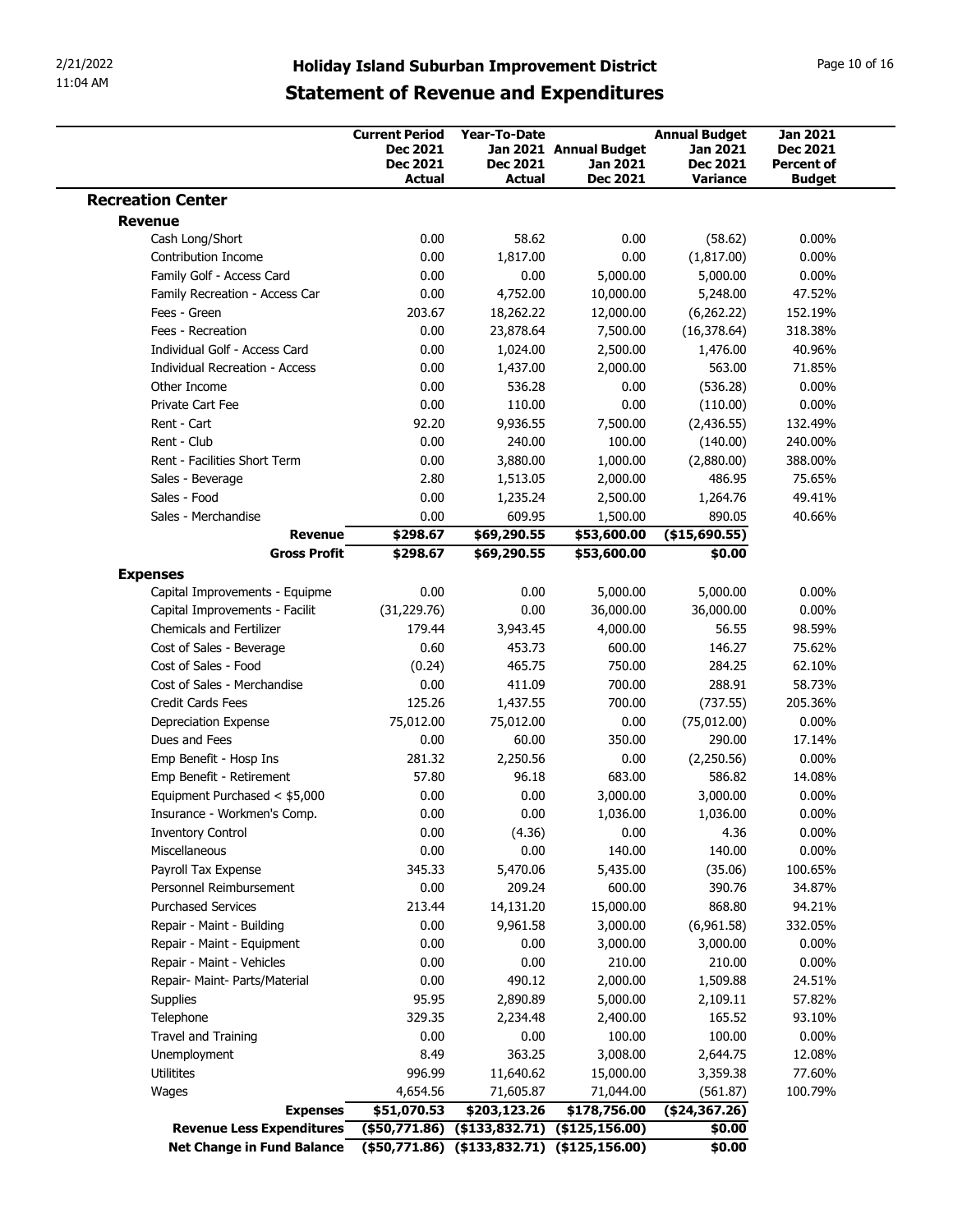| 2/21/2022                                           |                                                                              |                                                                                                     |                                                |                                                                        | Page 11 of 16                                                            |
|-----------------------------------------------------|------------------------------------------------------------------------------|-----------------------------------------------------------------------------------------------------|------------------------------------------------|------------------------------------------------------------------------|--------------------------------------------------------------------------|
| 11:04 AM                                            |                                                                              | <b>Holiday Island Suburban Improvement District</b><br><b>Statement of Revenue and Expenditures</b> |                                                |                                                                        |                                                                          |
|                                                     | <b>Current Period</b><br><b>Dec 2021</b><br><b>Dec 2021</b><br><b>Actual</b> | Year-To-Date<br><b>Dec 2021</b><br><b>Actual</b>                                                    | Jan 2021 Annual Budget<br>Jan 2021<br>Dec 2021 | <b>Annual Budget</b><br><b>Jan 2021</b><br><b>Dec 2021</b><br>Variance | <b>Jan 2021</b><br><b>Dec 2021</b><br><b>Percent of</b><br><b>Budget</b> |
| <b>Restaurant - Golf Operations</b>                 |                                                                              |                                                                                                     |                                                |                                                                        |                                                                          |
| <b>Revenue</b>                                      |                                                                              |                                                                                                     |                                                |                                                                        |                                                                          |
| Sales - Beer                                        | 888.46                                                                       | 18,154.49                                                                                           | 10,000.00                                      | (8, 154.49)                                                            | 181.54%                                                                  |
| Sales - Beverage                                    | 524.65                                                                       | 8,606.59                                                                                            | 10,000.00                                      | 1,393.41                                                               | 86.07%                                                                   |
| Sales - Food                                        | 5,325.11                                                                     | 79,565.93                                                                                           | 110,000.00                                     | 30,434.07                                                              | 72.33%                                                                   |
| Revenue                                             | \$6,738.22                                                                   | \$106,327.01                                                                                        | \$130,000.00                                   | \$23,672.99                                                            |                                                                          |
| <b>Gross Profit</b>                                 | \$6,738.22                                                                   | \$106,327.01                                                                                        | \$130,000.00                                   | \$0.00                                                                 |                                                                          |
| <b>Expenses</b>                                     |                                                                              |                                                                                                     |                                                |                                                                        |                                                                          |
| Advertising                                         | 0.00                                                                         | 365.50                                                                                              | $0.00\,$                                       | (365.50)                                                               | $0.00\%$                                                                 |
| Cost of Sales - Beer                                | (447.55)                                                                     | 7,233.21                                                                                            | 3,800.00                                       | (3, 433.21)                                                            | 190.35%                                                                  |
| Cost of Sales - Beverage                            | (304.35)                                                                     | 2,535.36                                                                                            | 3,600.00                                       | 1,064.64                                                               | 70.43%                                                                   |
| Cost of Sales - Food                                | 2,496.00                                                                     | 57,572.99                                                                                           | 40,000.00                                      | (17, 572.99)                                                           | 143.93%                                                                  |
| Credit Cards Fees                                   | 924.39                                                                       | 8,195.64                                                                                            | 2,500.00                                       | (5,695.64)                                                             | 327.83%                                                                  |
| Depreciation Expense                                | 3,985.00                                                                     | 3,985.00                                                                                            | 0.00                                           | (3,985.00)                                                             | $0.00\%$                                                                 |
| Dues and Fees                                       | 0.00                                                                         | 335.00                                                                                              | 450.00                                         | 115.00                                                                 | 74.44%                                                                   |
| Emp Benefit - Hosp Ins                              | 0.00                                                                         | 0.00                                                                                                | 3,700.00                                       | 3,700.00                                                               | $0.00\%$                                                                 |
| Emp Benefit - Retirement                            | 30.40                                                                        | 30.40                                                                                               | 1,165.00                                       | 1,134.60                                                               | 2.61%                                                                    |
| Equipment Purchased < \$5,000                       | 0.00                                                                         | 0.00                                                                                                | 3,000.00                                       | 3,000.00                                                               | $0.00\%$                                                                 |
| Insurance - Workmen's Comp.                         | 28.06                                                                        | 336.72                                                                                              | 1,252.00                                       | 915.28                                                                 | 26.89%                                                                   |
| Notices and Ads                                     | 0.00                                                                         | 60.00                                                                                               | 420.00                                         | 360.00                                                                 | 14.29%                                                                   |
| Payroll Tax Expense<br><b>Purchased Services</b>    | 347.60<br>115.47                                                             | 3,580.39                                                                                            | 4,968.00                                       | 1,387.61                                                               | 72.07%                                                                   |
| Repair - Maint - Building                           | 68.71                                                                        | 876.94<br>101.84                                                                                    | 1,373.00<br>2,070.00                           | 496.06<br>1,968.16                                                     | 63.87%<br>4.92%                                                          |
|                                                     | 267.50                                                                       | 765.05                                                                                              |                                                |                                                                        |                                                                          |
| Repair - Maint - Equipment                          |                                                                              |                                                                                                     | 2,070.00                                       | 1,304.95                                                               | 36.96%                                                                   |
| Supplies                                            | 442.69                                                                       | 8,262.35                                                                                            | 6,000.00                                       | (2,262.35)                                                             | 137.71%                                                                  |
| Unemployment                                        | 3.78                                                                         | 157.09                                                                                              | 1,996.00                                       | 1,838.91                                                               | 7.87%                                                                    |
| Utilitites                                          | 881.00                                                                       | 11,039.22                                                                                           | 7,500.00                                       | (3,539.22)                                                             | 147.19%                                                                  |
| Wages                                               | 4,026.25                                                                     | 35,245.82                                                                                           | 64,935.00                                      | 29,689.18                                                              | 54.28%                                                                   |
|                                                     | \$12,864.95                                                                  | \$140,678.52                                                                                        | \$150,799.00                                   | \$10,120.48                                                            |                                                                          |
| <b>Expenses</b><br><b>Revenue Less Expenditures</b> | $($ \$6,126.73 $)$                                                           | $($ \$34,351.51 $)$                                                                                 | ( \$20,799.00)                                 | \$0.00                                                                 |                                                                          |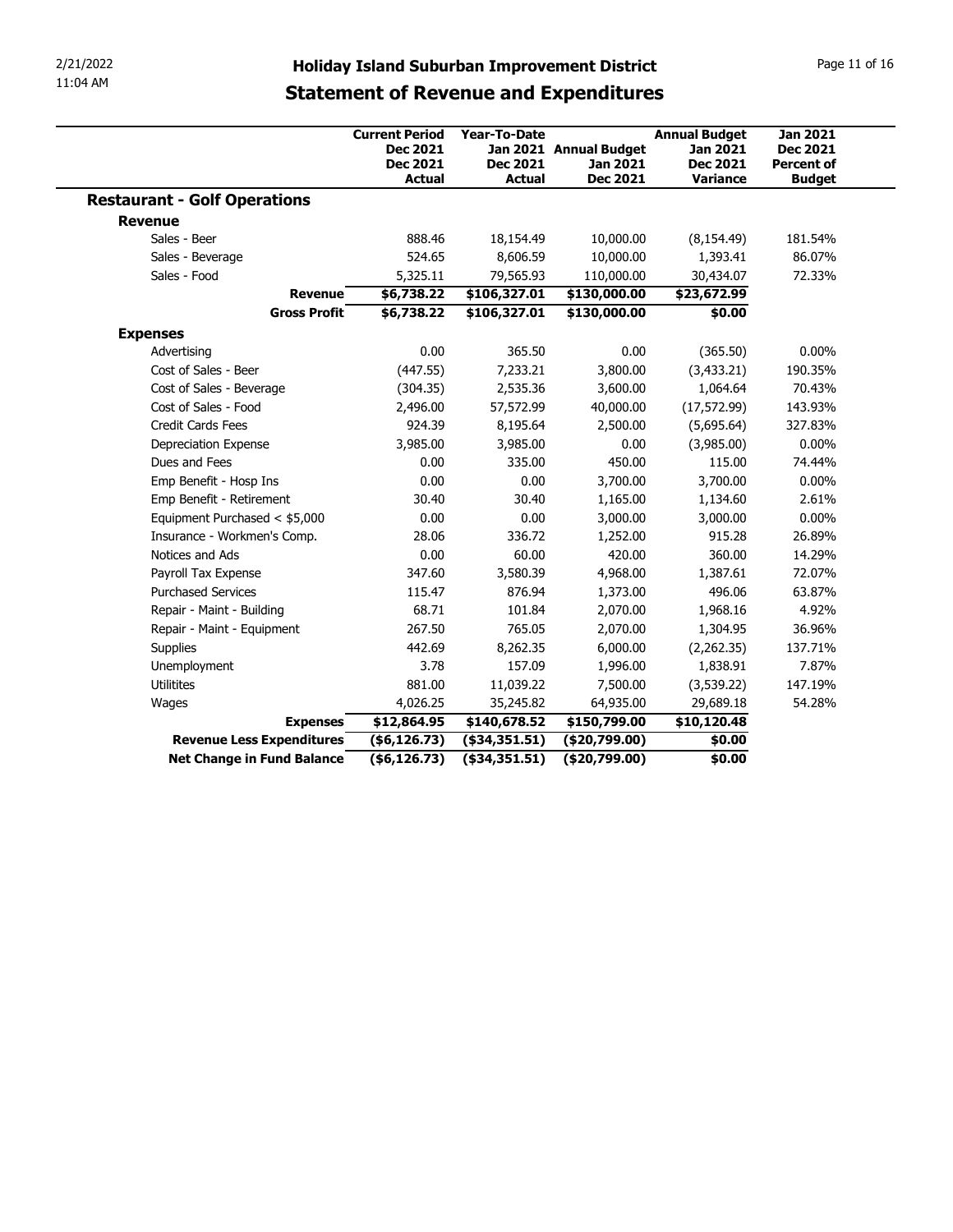| 11:04 AM                                                                                  |                                                                                                                  |                                  |                                                |                                                | Page 12 of 16                                         |  |  |
|-------------------------------------------------------------------------------------------|------------------------------------------------------------------------------------------------------------------|----------------------------------|------------------------------------------------|------------------------------------------------|-------------------------------------------------------|--|--|
|                                                                                           | 2/21/2022<br><b>Holiday Island Suburban Improvement District</b><br><b>Statement of Revenue and Expenditures</b> |                                  |                                                |                                                |                                                       |  |  |
|                                                                                           | <b>Current Period</b>                                                                                            | Year-To-Date                     |                                                | <b>Annual Budget</b>                           | <b>Jan 2021</b>                                       |  |  |
|                                                                                           | <b>Dec 2021</b><br><b>Dec 2021</b><br><b>Actual</b>                                                              | <b>Dec 2021</b><br><b>Actual</b> | Jan 2021 Annual Budget<br>Jan 2021<br>Dec 2021 | Jan 2021<br><b>Dec 2021</b><br><b>Variance</b> | <b>Dec 2021</b><br><b>Percent of</b><br><b>Budget</b> |  |  |
| <b>Road Dept</b>                                                                          |                                                                                                                  |                                  |                                                |                                                |                                                       |  |  |
| <b>Revenue</b><br><b>Culvert Installation Income</b>                                      | 0.00                                                                                                             | 0.00                             | 500.00                                         | 500.00                                         | $0.00\%$                                              |  |  |
| <b>Driveway Transitions</b>                                                               | 0.00                                                                                                             | 0.00                             | 1,200.00                                       | 1,200.00                                       | $0.00\%$                                              |  |  |
| Other Income                                                                              | 0.00                                                                                                             | 15,385.50                        | 211,500.00                                     | 196,114.50                                     | 7.27%                                                 |  |  |
| Road Inspection Fee - Nonref                                                              | 1,200.00                                                                                                         | 6,400.00                         | 800.00                                         | (5,600.00)                                     | 800.00%                                               |  |  |
| Sale of Assets                                                                            | 0.00                                                                                                             | 500.00                           | 0.00                                           | (500.00)                                       | $0.00\%$                                              |  |  |
| <b>Revenue</b><br><b>Gross Profit</b>                                                     | \$1,200.00<br>\$1,200.00                                                                                         | \$22,285.50<br>\$22,285.50       | \$214,000.00<br>\$214,000.00                   | \$191,714.50<br>\$0.00                         |                                                       |  |  |
| <b>Expenses</b>                                                                           |                                                                                                                  |                                  |                                                |                                                |                                                       |  |  |
| Capital Improvements - Equipme                                                            | (29, 180.89)                                                                                                     | 0.00                             | 30,000.00                                      | 30,000.00                                      | $0.00\%$                                              |  |  |
| Capital Improvements - Facilit                                                            | 0.00                                                                                                             | 0.00                             | 265,000.00                                     | 265,000.00                                     | $0.00\%$                                              |  |  |
| Depreciation Expense                                                                      | 264,361.00                                                                                                       | 264,361.00                       | 0.00                                           | (264, 361.00)                                  | $0.00\%$                                              |  |  |
| Dues and Fees                                                                             | 0.00                                                                                                             | 1,025.00                         | 1,000.00                                       | (25.00)                                        | 102.50%                                               |  |  |
| Emp Benefit - Hosp Ins<br>Emp Benefit - Retirement                                        | 1,522.14<br>765.80                                                                                               | 15,804.83<br>5,314.34            | 26,047.00<br>6,084.00                          | 10,242.17<br>769.66                            | 60.68%<br>87.35%                                      |  |  |
| Equipment Purchased < \$5,000                                                             | 0.00                                                                                                             | 355.34                           | 3,000.00                                       | 2,644.66                                       | 11.84%                                                |  |  |
| Fuel Expense                                                                              | (17,969.18)                                                                                                      | (7,806.42)                       | 20,000.00                                      | 27,806.42                                      | (39.03%)                                              |  |  |
| Insurance - Workmen's Comp.                                                               | 352.32                                                                                                           | 4,227.84                         | 3,861.00                                       | (366.84)                                       | 109.50%                                               |  |  |
| Miscellaneous                                                                             | 0.00                                                                                                             | 1,607.00                         | 0.00                                           | (1,607.00)                                     | $0.00\%$                                              |  |  |
| Notices and Ads                                                                           | 0.00                                                                                                             | 269.79                           | 500.00                                         | 230.21                                         | 53.96%                                                |  |  |
| Payroll Tax Expense<br><b>Purchased Services</b>                                          | 1,834.53<br>54.87                                                                                                | 13,772.56<br>7,854.91            | 16,830.00<br>2,500.00                          | 3,057.44<br>(5,354.91)                         | 81.83%<br>314.20%                                     |  |  |
| Repair - Maint - Building                                                                 | 0.00                                                                                                             | 627.85                           | 500.00                                         | (127.85)                                       | 125.57%                                               |  |  |
| Repair - Maint - Equipment                                                                | 0.00                                                                                                             | 487.54                           | 0.00                                           | (487.54)                                       | $0.00\%$                                              |  |  |
| Repair - Maint - Street Light                                                             | 0.00                                                                                                             | 0.00                             | 500.00                                         | 500.00                                         | $0.00\%$                                              |  |  |
| Repair - Maint - Tires                                                                    | 0.00                                                                                                             | 1,401.63                         | 5,000.00                                       | 3,598.37                                       | 28.03%                                                |  |  |
| Repair - Maint - Vehicles                                                                 | 0.00                                                                                                             | 3,505.38                         | 5,000.00                                       | 1,494.62                                       | 70.11%                                                |  |  |
| Repair - Maint- Line Repair                                                               | 64.74                                                                                                            | 64.74                            | 0.00                                           | (64.74)                                        | $0.00\%$                                              |  |  |
| Repair- Maint- Parts/Material                                                             | 0.00                                                                                                             | 4,418.69                         | 5,000.00                                       | 581.31                                         | 88.37%<br>141.50%                                     |  |  |
| Repair-Maint Road Materials<br>Safety                                                     | 0.00<br>0.00                                                                                                     | 21,224.43<br>150.90              | 15,000.00<br>250.00                            | (6,224.43)<br>99.10                            | 60.36%                                                |  |  |
| Seed, Sod, and Soil                                                                       | (72.92)                                                                                                          | 6,015.35                         | 0.00                                           | (6,015.35)                                     | $0.00\%$                                              |  |  |
| Snow / Ice Removal                                                                        | 0.00                                                                                                             | 1,376.08                         | 17,000.00                                      | 15,623.92                                      | 8.09%                                                 |  |  |
| Supplies                                                                                  | 44.06                                                                                                            | 2,907.26                         | 2,500.00                                       | (407.26)                                       | 116.29%                                               |  |  |
| Telephone                                                                                 | 237.37                                                                                                           | 1,812.92                         | 1,920.00                                       | 107.08                                         | 94.42%                                                |  |  |
| Unemployment                                                                              | 32.21                                                                                                            | 437.36                           | 2,520.00                                       | 2,082.64                                       | 17.36%                                                |  |  |
| Uniforms                                                                                  | 183.21                                                                                                           | 1,802.42                         | 2,000.00                                       | 197.58                                         | 90.12%                                                |  |  |
| Utilitites                                                                                | 730.70                                                                                                           | 7,133.29                         | 7,500.00                                       | 366.71                                         | 95.11%                                                |  |  |
| Wages                                                                                     | 24,742.00<br>\$247,701.96                                                                                        | 167,524.79<br>\$527,676.82       | 228,094.00<br>\$667,606.00                     | 60,569.21<br>\$139,929.18                      | 73.45%                                                |  |  |
|                                                                                           |                                                                                                                  |                                  |                                                |                                                |                                                       |  |  |
| <b>Expenses</b><br>Revenue Less Expenditures (\$246,501.96) (\$505,391.32) (\$453,606.00) |                                                                                                                  |                                  |                                                | \$0.00                                         |                                                       |  |  |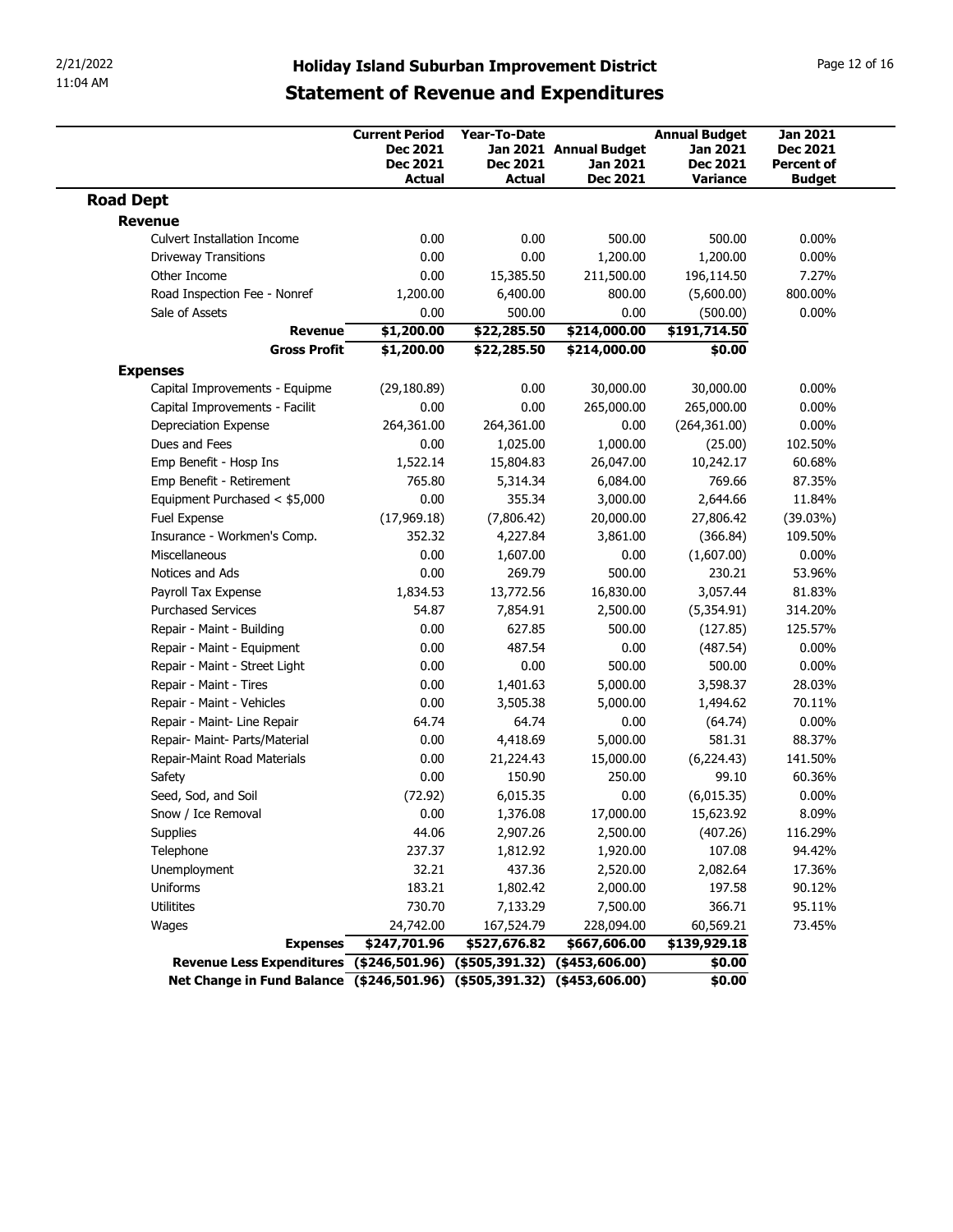| 11:04 AM                                                   |                                              |                                                         | <b>Holiday Island Suburban Improvement District</b>          |                                                       | Page 13 of 16                                  |
|------------------------------------------------------------|----------------------------------------------|---------------------------------------------------------|--------------------------------------------------------------|-------------------------------------------------------|------------------------------------------------|
|                                                            |                                              | <b>Statement of Revenue and Expenditures</b>            |                                                              |                                                       |                                                |
|                                                            | <b>Current Period</b>                        | Year-To-Date                                            |                                                              | <b>Annual Budget</b>                                  | <b>Jan 2021</b>                                |
|                                                            | Dec 2021<br><b>Dec 2021</b><br><b>Actual</b> | <b>Dec 2021</b><br>Actual                               | Jan 2021 Annual Budget<br><b>Jan 2021</b><br><b>Dec 2021</b> | <b>Jan 2021</b><br><b>Dec 2021</b><br><b>Variance</b> | Dec 2021<br><b>Percent of</b><br><b>Budget</b> |
| <b>Sewer Dept</b>                                          |                                              |                                                         |                                                              |                                                       |                                                |
| <b>Revenue</b>                                             |                                              |                                                         |                                                              |                                                       |                                                |
| Debt Service - Sewer Treatment<br><b>Sewer Sales</b>       | 21,526.80<br>27,688.57                       | 300,452.26<br>357,378.66                                | 235,000.00<br>335,682.00                                     | (65, 452.26)<br>(21,696.66)                           | 127.85%<br>106.46%                             |
| Sewer Sales Installation Charg                             | 2,400.00                                     | 12,600.00                                               | 3,000.00                                                     | (9,600.00)                                            | 420.00%                                        |
| Revenue                                                    | \$51,615.37                                  | \$670,430.92                                            | \$573,682.00                                                 | (\$96,748.92)                                         |                                                |
| <b>Gross Profit</b>                                        | \$51,615.37                                  | \$670,430.92                                            | \$573,682.00                                                 | \$0.00                                                |                                                |
| <b>Expenses</b><br>Capital Improvements - Equipme          | (33, 111.57)                                 | 0.00                                                    | 47,500.00                                                    | 47,500.00                                             | $0.00\%$                                       |
| Capital Improvements - Facilit                             | (35, 385.39)                                 | 0.00                                                    | 41,500.00                                                    | 41,500.00                                             | $0.00\%$                                       |
| Chemicals and Fertilizer                                   | 1,424.91                                     | 22,866.50                                               | 20,300.00                                                    | (2,566.50)                                            | 112.64%                                        |
| Depreciation Expense                                       | 430,857.00                                   | 430,857.00                                              | 0.00                                                         | (430, 857.00)                                         | $0.00\%$                                       |
| Dues and Fees<br>Emp Benefit - Hosp Ins                    | 0.00<br>873.68                               | 8,562.50<br>6,847.51                                    | 9,000.00<br>10,024.00                                        | 437.50<br>3,176.49                                    | 95.14%<br>68.31%                               |
| Emp Benefit - Retirement                                   | 430.14                                       | 3,226.40                                                | 5,391.00                                                     | 2,164.60                                              | 59.85%                                         |
| Engineering                                                | 0.00                                         | 0.00                                                    | 5,000.00                                                     | 5,000.00                                              | $0.00\%$                                       |
| Equipment Purchased < \$5,000                              | 0.00                                         | 0.00                                                    | 3,800.00                                                     | 3,800.00                                              | $0.00\%$                                       |
| Fuel Expense                                               | 735.49                                       | 4,852.56                                                | 5,400.00                                                     | 547.44                                                | 89.86%                                         |
| Insurance - Workmen's Comp.                                | 153.65                                       | 1,843.84                                                | 2,072.00                                                     | 228.16                                                | 88.99%                                         |
| <b>Interest Expense</b><br>Lab Fees                        | 7,276.80<br>941.72                           | 91,710.60<br>7,285.40                                   | 100,000.00<br>9,500.00                                       | 8,289.40<br>2,214.60                                  | 91.71%<br>76.69%                               |
| Notices and Ads                                            | 0.00                                         | 0.00                                                    | 300.00                                                       | 300.00                                                | $0.00\%$                                       |
| Payroll Tax Expense                                        | 1,084.51                                     | 8,848.64                                                | 9,928.00                                                     | 1,079.36                                              | 89.13%                                         |
| <b>Purchased Services</b>                                  | 54.87                                        | 21,799.38                                               | 18,000.00                                                    | (3,799.38)                                            | 121.11%                                        |
| Repair - Maint - Building                                  | 0.00                                         | 696.61                                                  | 2,500.00                                                     | 1,803.39                                              | 27.86%                                         |
| Repair - Maint - Equipment<br>Repair - Maint - Sewer Plant | 1,249.23<br>801.87                           | 22,015.91<br>25,211.81                                  | 15,000.00<br>25,200.00                                       | (7,015.91)<br>(11.81)                                 | 146.77%<br>100.05%                             |
| Repair - Maint - Tires                                     | 0.00                                         | 236.09                                                  | 1,160.00                                                     | 923.91                                                | 20.35%                                         |
| Repair - Maint - Vehicles                                  | 0.00                                         | 139.10                                                  | 2,220.00                                                     | 2,080.90                                              | 6.27%                                          |
| Repair - Maint- Line Repair                                | 0.00                                         | 3,017.64                                                | 1,800.00                                                     | (1,217.64)                                            | 167.65%                                        |
| Repair- Maint- Parts/Material                              | 1,244.94                                     | 4,083.41                                                | 5,400.00                                                     | 1,316.59                                              | 75.62%                                         |
| Safety                                                     | 0.00                                         | 0.00                                                    | 1,000.00                                                     | 1,000.00                                              | $0.00\%$                                       |
| Supplies                                                   | 0.00                                         | 1,274.82                                                | 3,000.00                                                     | 1,725.18                                              | 42.49%                                         |
| Telephone<br>Travel and Training                           | 19.42<br>0.00                                | 256.48<br>75.00                                         | 2,940.00                                                     | 2,683.52                                              | 8.72%<br>3.95%                                 |
| Unemployment                                               | 13.40                                        | 237.63                                                  | 1,900.00<br>3,157.00                                         | 1,825.00<br>2,919.37                                  | 7.53%                                          |
| Uniforms                                                   | 0.00                                         | 0.00                                                    | 600.00                                                       | 600.00                                                | $0.00\%$                                       |
| Utilitites                                                 | 4,578.31                                     | 54,642.46                                               | 60,000.00                                                    | 5,357.54                                              | 91.07%                                         |
| Wages                                                      | 14,565.51                                    | 110,495.31                                              | 129,775.00                                                   | 19,279.69                                             | 85.14%                                         |
|                                                            | \$397,808.49                                 | \$831,082.60                                            |                                                              | $$543,367.00$ $$287,715.60$                           |                                                |
| <b>Expenses</b>                                            |                                              | Revenue Less Expenditures (\$346,193.12) (\$160,651.68) | \$30,315.00                                                  | \$0.00                                                |                                                |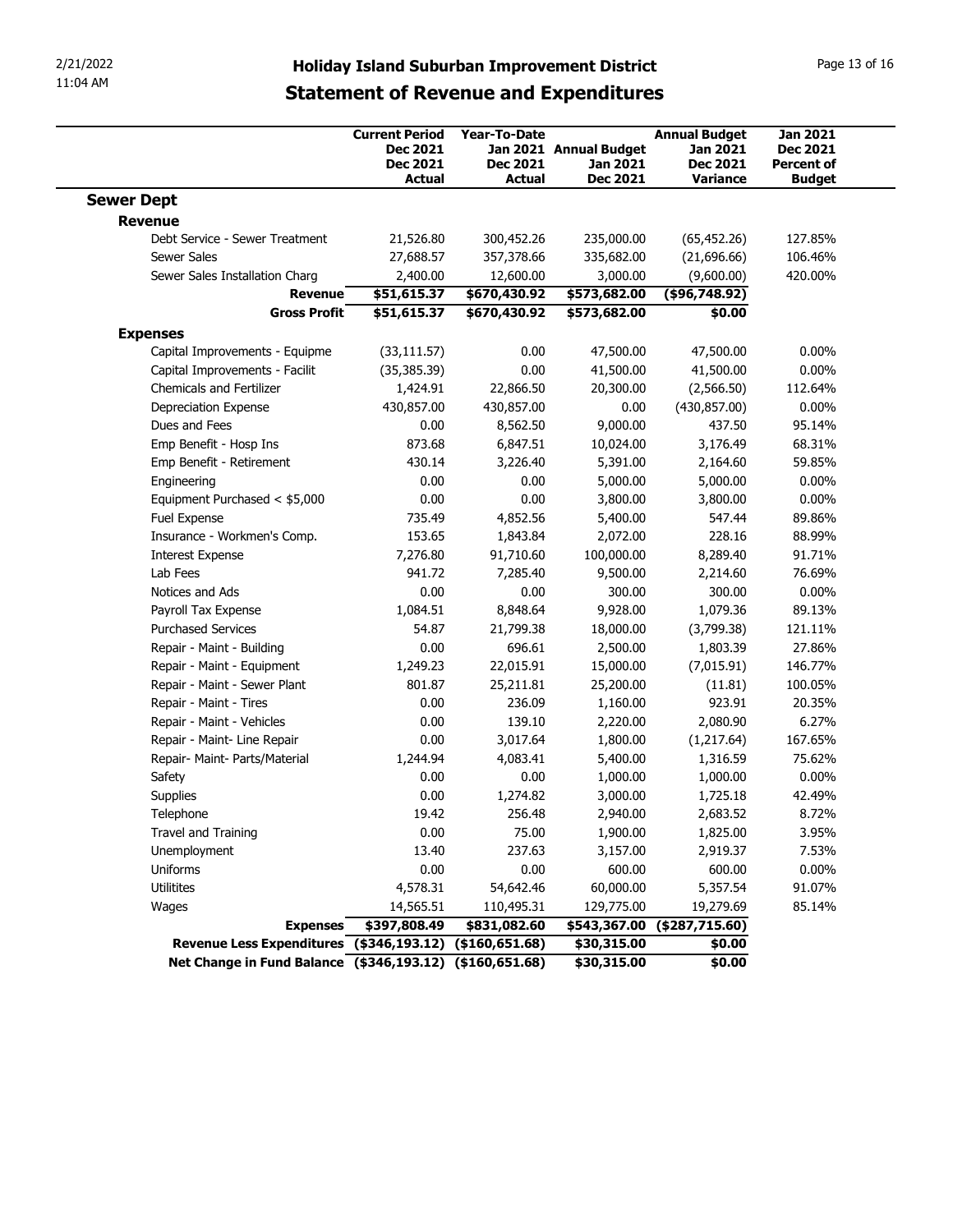| 11:04 AM<br><b>Statement of Revenue and Expenditures</b><br><b>Jan 2021</b><br><b>Current Period</b><br><b>Year-To-Date</b><br><b>Annual Budget</b><br>Dec 2021<br>Jan 2021 Annual Budget<br>Jan 2021<br>Dec 2021<br><b>Dec 2021</b><br><b>Dec 2021</b><br><b>Dec 2021</b><br>Jan 2021<br><b>Percent of</b><br><b>Dec 2021</b><br><b>Actual</b><br>Actual<br><b>Variance</b><br><b>Budget</b><br><b>Revenue</b><br><b>Irrigation Service Income</b><br>0.00<br>600.00<br>1,000.00<br>400.00<br>60.00%<br>Late Charges on Water and Sewe<br>723.01<br>8,290.26<br>7,500.00<br>(790.26)<br>110.54%<br>Other Income<br>0.00<br>30.00<br>0.00<br>(30.00)<br>0.00%<br><b>Water Sales</b><br>38,060.01<br>490,963.53<br>510,892.00<br>19,928.47<br>96.10%<br>2,800.00<br>14,000.00<br>5,000.00<br>(9,000.00)<br>280.00%<br>Water Service Installation Cha<br>675.00<br>12,500.00<br>(3,065.00)<br>124.52%<br>Water Turn-On Charges<br>15,565.00<br>Revenue<br>\$42,258.02<br>\$529,448.79<br>\$536,892.00<br>\$7,443.21<br>\$42,258.02<br>\$0.00<br><b>Gross Profit</b><br>\$529,448.79<br>\$536,892.00<br><b>Expenses</b><br>(61, 426.59)<br>0.00<br>77,500.00<br>77,500.00<br>$0.00\%$<br>Capital Improvements - Equipme<br>0.00<br>120,993.00<br>120,993.00<br>$0.00\%$<br>Capital Improvements - Facilit<br>(115, 197.26)<br>Chemicals and Fertilizer<br>0.00<br>$0.00\%$<br>0.00<br>1,250.00<br>1,250.00<br>0.00<br>$0.00\%$<br>Depreciation Expense<br>267,946.00<br>267,946.00<br>(267, 946.00)<br>Dues and Fees<br>44.31<br>799.47<br>1,275.00<br>475.53<br>62.70%<br>4,362.59<br>56.48%<br>Emp Benefit - Hosp Ins<br>590.74<br>5,661.41<br>10,024.00<br>Emp Benefit - Retirement<br>418.81<br>2,736.69<br>5,391.00<br>2,654.31<br>50.76%<br>0.00<br>0.00<br>15,000.00<br>$0.00\%$<br>Engineering<br>15,000.00<br>Equipment Purchased < \$5,000<br>0.00<br>6,269.85<br>3,800.00<br>(2,469.85)<br>165.00%<br>0.00<br>262.50<br>5.25%<br>Fire Hydrants<br>5,000.00<br>4,737.50<br>4,852.88<br>62.22%<br>Fuel Expense<br>735.77<br>7,800.00<br>2,947.12<br>Insurance - Workmen's Comp.<br>842.60<br>59.33%<br>102.45<br>1,229.40<br>2,072.00<br>0.00<br>13.00<br>0.00<br>(13.00)<br>$0.00\%$<br>Licensing State of Arkansas -<br>0.00<br>4,123.81<br>0.00<br>$0.00\%$<br>Miscellaneous<br>(4, 123.81)<br>Notices and Ads<br>0.00<br>82.93<br>500.00<br>417.07<br>16.59%<br>2,232.37<br>77.51%<br>Payroll Tax Expense<br>912.95<br>7,695.63<br>9,928.00<br><b>Purchased Services</b><br>54.87<br>176.57%<br>3,531.48<br>2,000.00<br>(1,531.48)<br>0.00<br>1,000.00<br>$0.00\%$<br>Repair - Maint - Building<br>0.00<br>1,000.00<br>Repair - Maint - Equipment<br>957.66<br>10,102.13<br>20,400.00<br>10,297.87<br>49.52%<br>Repair - Maint - Radio<br>0.00<br>0.00<br>500.00<br>500.00<br>$0.00\%$ |
|--------------------------------------------------------------------------------------------------------------------------------------------------------------------------------------------------------------------------------------------------------------------------------------------------------------------------------------------------------------------------------------------------------------------------------------------------------------------------------------------------------------------------------------------------------------------------------------------------------------------------------------------------------------------------------------------------------------------------------------------------------------------------------------------------------------------------------------------------------------------------------------------------------------------------------------------------------------------------------------------------------------------------------------------------------------------------------------------------------------------------------------------------------------------------------------------------------------------------------------------------------------------------------------------------------------------------------------------------------------------------------------------------------------------------------------------------------------------------------------------------------------------------------------------------------------------------------------------------------------------------------------------------------------------------------------------------------------------------------------------------------------------------------------------------------------------------------------------------------------------------------------------------------------------------------------------------------------------------------------------------------------------------------------------------------------------------------------------------------------------------------------------------------------------------------------------------------------------------------------------------------------------------------------------------------------------------------------------------------------------------------------------------------------------------------------------------------------------------------------------------------------------------------------------------------------------------------------------------------------------------------------------------------------------------------------------------------------------------------------------------------------------------------------------------|
|                                                                                                                                                                                                                                                                                                                                                                                                                                                                                                                                                                                                                                                                                                                                                                                                                                                                                                                                                                                                                                                                                                                                                                                                                                                                                                                                                                                                                                                                                                                                                                                                                                                                                                                                                                                                                                                                                                                                                                                                                                                                                                                                                                                                                                                                                                                                                                                                                                                                                                                                                                                                                                                                                                                                                                                                  |
| <b>Water Dept</b>                                                                                                                                                                                                                                                                                                                                                                                                                                                                                                                                                                                                                                                                                                                                                                                                                                                                                                                                                                                                                                                                                                                                                                                                                                                                                                                                                                                                                                                                                                                                                                                                                                                                                                                                                                                                                                                                                                                                                                                                                                                                                                                                                                                                                                                                                                                                                                                                                                                                                                                                                                                                                                                                                                                                                                                |
|                                                                                                                                                                                                                                                                                                                                                                                                                                                                                                                                                                                                                                                                                                                                                                                                                                                                                                                                                                                                                                                                                                                                                                                                                                                                                                                                                                                                                                                                                                                                                                                                                                                                                                                                                                                                                                                                                                                                                                                                                                                                                                                                                                                                                                                                                                                                                                                                                                                                                                                                                                                                                                                                                                                                                                                                  |
|                                                                                                                                                                                                                                                                                                                                                                                                                                                                                                                                                                                                                                                                                                                                                                                                                                                                                                                                                                                                                                                                                                                                                                                                                                                                                                                                                                                                                                                                                                                                                                                                                                                                                                                                                                                                                                                                                                                                                                                                                                                                                                                                                                                                                                                                                                                                                                                                                                                                                                                                                                                                                                                                                                                                                                                                  |
|                                                                                                                                                                                                                                                                                                                                                                                                                                                                                                                                                                                                                                                                                                                                                                                                                                                                                                                                                                                                                                                                                                                                                                                                                                                                                                                                                                                                                                                                                                                                                                                                                                                                                                                                                                                                                                                                                                                                                                                                                                                                                                                                                                                                                                                                                                                                                                                                                                                                                                                                                                                                                                                                                                                                                                                                  |
|                                                                                                                                                                                                                                                                                                                                                                                                                                                                                                                                                                                                                                                                                                                                                                                                                                                                                                                                                                                                                                                                                                                                                                                                                                                                                                                                                                                                                                                                                                                                                                                                                                                                                                                                                                                                                                                                                                                                                                                                                                                                                                                                                                                                                                                                                                                                                                                                                                                                                                                                                                                                                                                                                                                                                                                                  |
|                                                                                                                                                                                                                                                                                                                                                                                                                                                                                                                                                                                                                                                                                                                                                                                                                                                                                                                                                                                                                                                                                                                                                                                                                                                                                                                                                                                                                                                                                                                                                                                                                                                                                                                                                                                                                                                                                                                                                                                                                                                                                                                                                                                                                                                                                                                                                                                                                                                                                                                                                                                                                                                                                                                                                                                                  |
|                                                                                                                                                                                                                                                                                                                                                                                                                                                                                                                                                                                                                                                                                                                                                                                                                                                                                                                                                                                                                                                                                                                                                                                                                                                                                                                                                                                                                                                                                                                                                                                                                                                                                                                                                                                                                                                                                                                                                                                                                                                                                                                                                                                                                                                                                                                                                                                                                                                                                                                                                                                                                                                                                                                                                                                                  |
|                                                                                                                                                                                                                                                                                                                                                                                                                                                                                                                                                                                                                                                                                                                                                                                                                                                                                                                                                                                                                                                                                                                                                                                                                                                                                                                                                                                                                                                                                                                                                                                                                                                                                                                                                                                                                                                                                                                                                                                                                                                                                                                                                                                                                                                                                                                                                                                                                                                                                                                                                                                                                                                                                                                                                                                                  |
|                                                                                                                                                                                                                                                                                                                                                                                                                                                                                                                                                                                                                                                                                                                                                                                                                                                                                                                                                                                                                                                                                                                                                                                                                                                                                                                                                                                                                                                                                                                                                                                                                                                                                                                                                                                                                                                                                                                                                                                                                                                                                                                                                                                                                                                                                                                                                                                                                                                                                                                                                                                                                                                                                                                                                                                                  |
|                                                                                                                                                                                                                                                                                                                                                                                                                                                                                                                                                                                                                                                                                                                                                                                                                                                                                                                                                                                                                                                                                                                                                                                                                                                                                                                                                                                                                                                                                                                                                                                                                                                                                                                                                                                                                                                                                                                                                                                                                                                                                                                                                                                                                                                                                                                                                                                                                                                                                                                                                                                                                                                                                                                                                                                                  |
|                                                                                                                                                                                                                                                                                                                                                                                                                                                                                                                                                                                                                                                                                                                                                                                                                                                                                                                                                                                                                                                                                                                                                                                                                                                                                                                                                                                                                                                                                                                                                                                                                                                                                                                                                                                                                                                                                                                                                                                                                                                                                                                                                                                                                                                                                                                                                                                                                                                                                                                                                                                                                                                                                                                                                                                                  |
|                                                                                                                                                                                                                                                                                                                                                                                                                                                                                                                                                                                                                                                                                                                                                                                                                                                                                                                                                                                                                                                                                                                                                                                                                                                                                                                                                                                                                                                                                                                                                                                                                                                                                                                                                                                                                                                                                                                                                                                                                                                                                                                                                                                                                                                                                                                                                                                                                                                                                                                                                                                                                                                                                                                                                                                                  |
|                                                                                                                                                                                                                                                                                                                                                                                                                                                                                                                                                                                                                                                                                                                                                                                                                                                                                                                                                                                                                                                                                                                                                                                                                                                                                                                                                                                                                                                                                                                                                                                                                                                                                                                                                                                                                                                                                                                                                                                                                                                                                                                                                                                                                                                                                                                                                                                                                                                                                                                                                                                                                                                                                                                                                                                                  |
|                                                                                                                                                                                                                                                                                                                                                                                                                                                                                                                                                                                                                                                                                                                                                                                                                                                                                                                                                                                                                                                                                                                                                                                                                                                                                                                                                                                                                                                                                                                                                                                                                                                                                                                                                                                                                                                                                                                                                                                                                                                                                                                                                                                                                                                                                                                                                                                                                                                                                                                                                                                                                                                                                                                                                                                                  |
|                                                                                                                                                                                                                                                                                                                                                                                                                                                                                                                                                                                                                                                                                                                                                                                                                                                                                                                                                                                                                                                                                                                                                                                                                                                                                                                                                                                                                                                                                                                                                                                                                                                                                                                                                                                                                                                                                                                                                                                                                                                                                                                                                                                                                                                                                                                                                                                                                                                                                                                                                                                                                                                                                                                                                                                                  |
|                                                                                                                                                                                                                                                                                                                                                                                                                                                                                                                                                                                                                                                                                                                                                                                                                                                                                                                                                                                                                                                                                                                                                                                                                                                                                                                                                                                                                                                                                                                                                                                                                                                                                                                                                                                                                                                                                                                                                                                                                                                                                                                                                                                                                                                                                                                                                                                                                                                                                                                                                                                                                                                                                                                                                                                                  |
|                                                                                                                                                                                                                                                                                                                                                                                                                                                                                                                                                                                                                                                                                                                                                                                                                                                                                                                                                                                                                                                                                                                                                                                                                                                                                                                                                                                                                                                                                                                                                                                                                                                                                                                                                                                                                                                                                                                                                                                                                                                                                                                                                                                                                                                                                                                                                                                                                                                                                                                                                                                                                                                                                                                                                                                                  |
|                                                                                                                                                                                                                                                                                                                                                                                                                                                                                                                                                                                                                                                                                                                                                                                                                                                                                                                                                                                                                                                                                                                                                                                                                                                                                                                                                                                                                                                                                                                                                                                                                                                                                                                                                                                                                                                                                                                                                                                                                                                                                                                                                                                                                                                                                                                                                                                                                                                                                                                                                                                                                                                                                                                                                                                                  |
|                                                                                                                                                                                                                                                                                                                                                                                                                                                                                                                                                                                                                                                                                                                                                                                                                                                                                                                                                                                                                                                                                                                                                                                                                                                                                                                                                                                                                                                                                                                                                                                                                                                                                                                                                                                                                                                                                                                                                                                                                                                                                                                                                                                                                                                                                                                                                                                                                                                                                                                                                                                                                                                                                                                                                                                                  |
|                                                                                                                                                                                                                                                                                                                                                                                                                                                                                                                                                                                                                                                                                                                                                                                                                                                                                                                                                                                                                                                                                                                                                                                                                                                                                                                                                                                                                                                                                                                                                                                                                                                                                                                                                                                                                                                                                                                                                                                                                                                                                                                                                                                                                                                                                                                                                                                                                                                                                                                                                                                                                                                                                                                                                                                                  |
|                                                                                                                                                                                                                                                                                                                                                                                                                                                                                                                                                                                                                                                                                                                                                                                                                                                                                                                                                                                                                                                                                                                                                                                                                                                                                                                                                                                                                                                                                                                                                                                                                                                                                                                                                                                                                                                                                                                                                                                                                                                                                                                                                                                                                                                                                                                                                                                                                                                                                                                                                                                                                                                                                                                                                                                                  |
|                                                                                                                                                                                                                                                                                                                                                                                                                                                                                                                                                                                                                                                                                                                                                                                                                                                                                                                                                                                                                                                                                                                                                                                                                                                                                                                                                                                                                                                                                                                                                                                                                                                                                                                                                                                                                                                                                                                                                                                                                                                                                                                                                                                                                                                                                                                                                                                                                                                                                                                                                                                                                                                                                                                                                                                                  |
|                                                                                                                                                                                                                                                                                                                                                                                                                                                                                                                                                                                                                                                                                                                                                                                                                                                                                                                                                                                                                                                                                                                                                                                                                                                                                                                                                                                                                                                                                                                                                                                                                                                                                                                                                                                                                                                                                                                                                                                                                                                                                                                                                                                                                                                                                                                                                                                                                                                                                                                                                                                                                                                                                                                                                                                                  |
|                                                                                                                                                                                                                                                                                                                                                                                                                                                                                                                                                                                                                                                                                                                                                                                                                                                                                                                                                                                                                                                                                                                                                                                                                                                                                                                                                                                                                                                                                                                                                                                                                                                                                                                                                                                                                                                                                                                                                                                                                                                                                                                                                                                                                                                                                                                                                                                                                                                                                                                                                                                                                                                                                                                                                                                                  |
|                                                                                                                                                                                                                                                                                                                                                                                                                                                                                                                                                                                                                                                                                                                                                                                                                                                                                                                                                                                                                                                                                                                                                                                                                                                                                                                                                                                                                                                                                                                                                                                                                                                                                                                                                                                                                                                                                                                                                                                                                                                                                                                                                                                                                                                                                                                                                                                                                                                                                                                                                                                                                                                                                                                                                                                                  |
|                                                                                                                                                                                                                                                                                                                                                                                                                                                                                                                                                                                                                                                                                                                                                                                                                                                                                                                                                                                                                                                                                                                                                                                                                                                                                                                                                                                                                                                                                                                                                                                                                                                                                                                                                                                                                                                                                                                                                                                                                                                                                                                                                                                                                                                                                                                                                                                                                                                                                                                                                                                                                                                                                                                                                                                                  |
|                                                                                                                                                                                                                                                                                                                                                                                                                                                                                                                                                                                                                                                                                                                                                                                                                                                                                                                                                                                                                                                                                                                                                                                                                                                                                                                                                                                                                                                                                                                                                                                                                                                                                                                                                                                                                                                                                                                                                                                                                                                                                                                                                                                                                                                                                                                                                                                                                                                                                                                                                                                                                                                                                                                                                                                                  |
|                                                                                                                                                                                                                                                                                                                                                                                                                                                                                                                                                                                                                                                                                                                                                                                                                                                                                                                                                                                                                                                                                                                                                                                                                                                                                                                                                                                                                                                                                                                                                                                                                                                                                                                                                                                                                                                                                                                                                                                                                                                                                                                                                                                                                                                                                                                                                                                                                                                                                                                                                                                                                                                                                                                                                                                                  |
| Repair - Maint - Sewer Plant<br>0.00<br>$0.00\%$<br>0.00<br>455.63<br>(455.63)<br>Repair - Maint - Tires<br>1,057.97<br>102.03<br>91.20%<br>0.00<br>1,160.00                                                                                                                                                                                                                                                                                                                                                                                                                                                                                                                                                                                                                                                                                                                                                                                                                                                                                                                                                                                                                                                                                                                                                                                                                                                                                                                                                                                                                                                                                                                                                                                                                                                                                                                                                                                                                                                                                                                                                                                                                                                                                                                                                                                                                                                                                                                                                                                                                                                                                                                                                                                                                                     |
| Repair - Maint - Vehicles<br>6,229.90<br>207.66%<br>4,250.72<br>3,000.00<br>(3,229.90)                                                                                                                                                                                                                                                                                                                                                                                                                                                                                                                                                                                                                                                                                                                                                                                                                                                                                                                                                                                                                                                                                                                                                                                                                                                                                                                                                                                                                                                                                                                                                                                                                                                                                                                                                                                                                                                                                                                                                                                                                                                                                                                                                                                                                                                                                                                                                                                                                                                                                                                                                                                                                                                                                                           |
| 0.00<br>67.85%<br>Repair - Maint- Line Repair<br>17,505.73<br>25,800.00<br>8,294.27                                                                                                                                                                                                                                                                                                                                                                                                                                                                                                                                                                                                                                                                                                                                                                                                                                                                                                                                                                                                                                                                                                                                                                                                                                                                                                                                                                                                                                                                                                                                                                                                                                                                                                                                                                                                                                                                                                                                                                                                                                                                                                                                                                                                                                                                                                                                                                                                                                                                                                                                                                                                                                                                                                              |
| 128.65%<br>Repair- Maint- Parts/Material<br>8,945.87<br>51,459.23<br>40,000.00<br>(11, 459.23)                                                                                                                                                                                                                                                                                                                                                                                                                                                                                                                                                                                                                                                                                                                                                                                                                                                                                                                                                                                                                                                                                                                                                                                                                                                                                                                                                                                                                                                                                                                                                                                                                                                                                                                                                                                                                                                                                                                                                                                                                                                                                                                                                                                                                                                                                                                                                                                                                                                                                                                                                                                                                                                                                                   |
| 0.00<br>173.83<br>1,000.00<br>826.17<br>17.38%<br>Safety                                                                                                                                                                                                                                                                                                                                                                                                                                                                                                                                                                                                                                                                                                                                                                                                                                                                                                                                                                                                                                                                                                                                                                                                                                                                                                                                                                                                                                                                                                                                                                                                                                                                                                                                                                                                                                                                                                                                                                                                                                                                                                                                                                                                                                                                                                                                                                                                                                                                                                                                                                                                                                                                                                                                         |
| 49.61<br>2,753.44<br>2,400.00<br>(353.44)<br>114.73%<br>Supplies                                                                                                                                                                                                                                                                                                                                                                                                                                                                                                                                                                                                                                                                                                                                                                                                                                                                                                                                                                                                                                                                                                                                                                                                                                                                                                                                                                                                                                                                                                                                                                                                                                                                                                                                                                                                                                                                                                                                                                                                                                                                                                                                                                                                                                                                                                                                                                                                                                                                                                                                                                                                                                                                                                                                 |
| Taxes - Real Estate and Person<br>0.00<br>24.00<br>0.00<br>(24.00)<br>$0.00\%$                                                                                                                                                                                                                                                                                                                                                                                                                                                                                                                                                                                                                                                                                                                                                                                                                                                                                                                                                                                                                                                                                                                                                                                                                                                                                                                                                                                                                                                                                                                                                                                                                                                                                                                                                                                                                                                                                                                                                                                                                                                                                                                                                                                                                                                                                                                                                                                                                                                                                                                                                                                                                                                                                                                   |
| 7,200.00<br>742.20<br>89.69%<br>Telephone<br>617.91<br>6,457.80                                                                                                                                                                                                                                                                                                                                                                                                                                                                                                                                                                                                                                                                                                                                                                                                                                                                                                                                                                                                                                                                                                                                                                                                                                                                                                                                                                                                                                                                                                                                                                                                                                                                                                                                                                                                                                                                                                                                                                                                                                                                                                                                                                                                                                                                                                                                                                                                                                                                                                                                                                                                                                                                                                                                  |
| Travel and Training<br>0.00<br>210.00<br>1,900.00<br>11.05%<br>1,690.00<br>16.33<br>239.06<br>3,157.00<br>2,917.94<br>7.57%<br>Unemployment                                                                                                                                                                                                                                                                                                                                                                                                                                                                                                                                                                                                                                                                                                                                                                                                                                                                                                                                                                                                                                                                                                                                                                                                                                                                                                                                                                                                                                                                                                                                                                                                                                                                                                                                                                                                                                                                                                                                                                                                                                                                                                                                                                                                                                                                                                                                                                                                                                                                                                                                                                                                                                                      |
| 148.71%<br>Uniforms<br>181.19<br>1,909.43<br>1,284.00<br>(625.43)                                                                                                                                                                                                                                                                                                                                                                                                                                                                                                                                                                                                                                                                                                                                                                                                                                                                                                                                                                                                                                                                                                                                                                                                                                                                                                                                                                                                                                                                                                                                                                                                                                                                                                                                                                                                                                                                                                                                                                                                                                                                                                                                                                                                                                                                                                                                                                                                                                                                                                                                                                                                                                                                                                                                |
| Utilitites<br>108.90%<br>11,179.47<br>123,496.65<br>113,400.00<br>(10,096.65)                                                                                                                                                                                                                                                                                                                                                                                                                                                                                                                                                                                                                                                                                                                                                                                                                                                                                                                                                                                                                                                                                                                                                                                                                                                                                                                                                                                                                                                                                                                                                                                                                                                                                                                                                                                                                                                                                                                                                                                                                                                                                                                                                                                                                                                                                                                                                                                                                                                                                                                                                                                                                                                                                                                    |
| 12,230.64<br>95,035.06<br>129,775.00<br>34,739.94<br>73.23%<br>Wages                                                                                                                                                                                                                                                                                                                                                                                                                                                                                                                                                                                                                                                                                                                                                                                                                                                                                                                                                                                                                                                                                                                                                                                                                                                                                                                                                                                                                                                                                                                                                                                                                                                                                                                                                                                                                                                                                                                                                                                                                                                                                                                                                                                                                                                                                                                                                                                                                                                                                                                                                                                                                                                                                                                             |
| \$132,611.45<br>\$622,314.91<br>\$614,509.00<br>( \$7,805.91)<br><b>Expenses</b>                                                                                                                                                                                                                                                                                                                                                                                                                                                                                                                                                                                                                                                                                                                                                                                                                                                                                                                                                                                                                                                                                                                                                                                                                                                                                                                                                                                                                                                                                                                                                                                                                                                                                                                                                                                                                                                                                                                                                                                                                                                                                                                                                                                                                                                                                                                                                                                                                                                                                                                                                                                                                                                                                                                 |
| $($ \$77,617.00)<br>\$0.00<br><b>Revenue Less Expenditures</b><br>(\$90,353.43)<br>(\$92,866.12)<br>Net Change in Fund Balance (\$90,353.43)<br>$($ \$92,866.12)<br>$($ \$77,617.00)<br>\$0.00                                                                                                                                                                                                                                                                                                                                                                                                                                                                                                                                                                                                                                                                                                                                                                                                                                                                                                                                                                                                                                                                                                                                                                                                                                                                                                                                                                                                                                                                                                                                                                                                                                                                                                                                                                                                                                                                                                                                                                                                                                                                                                                                                                                                                                                                                                                                                                                                                                                                                                                                                                                                   |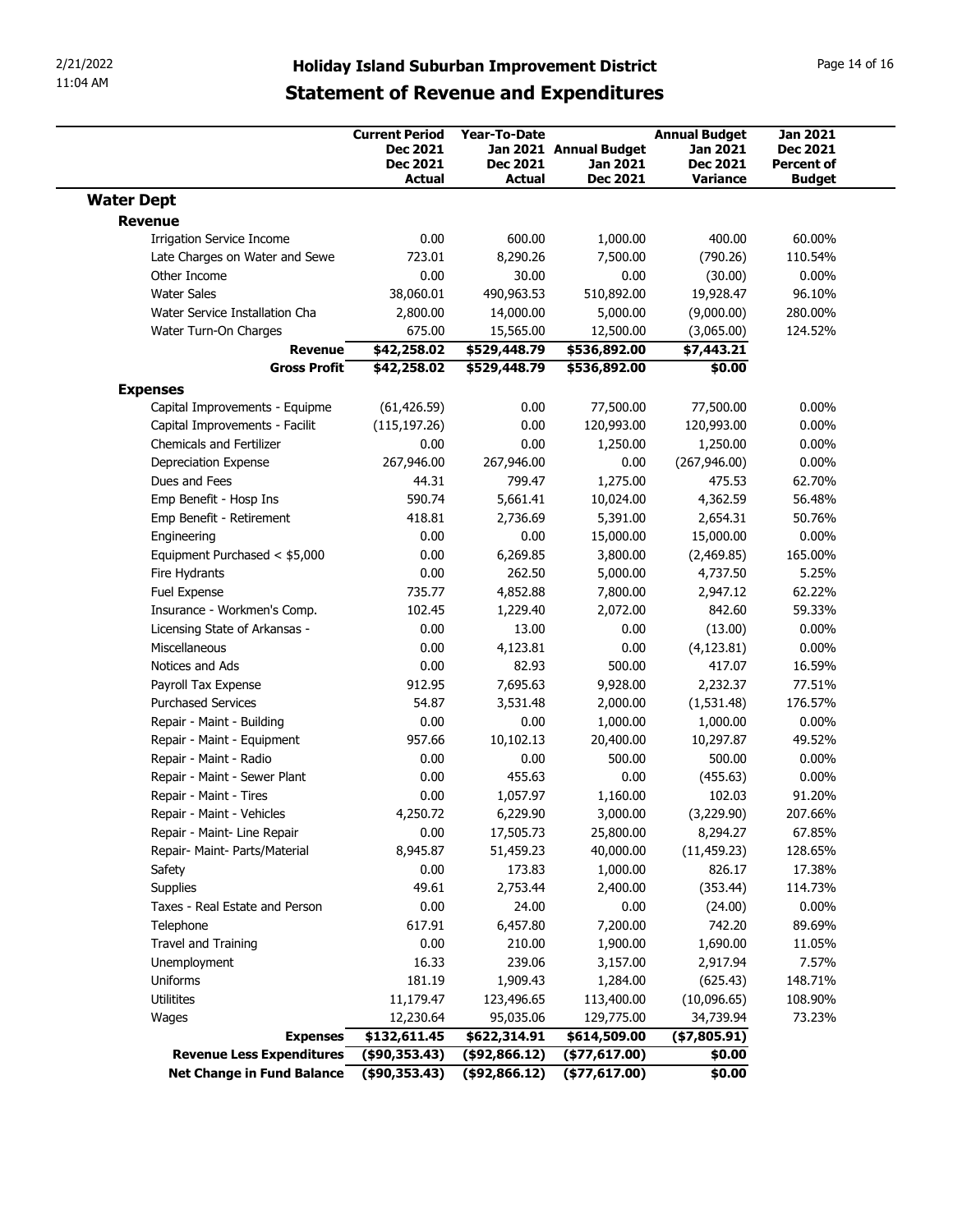| 2/21/2022            |                            | <b>Holiday Island Suburban Improvement District</b>                          |                                                  |                                                       |                                                                 | Page 15 of 16                                                            |
|----------------------|----------------------------|------------------------------------------------------------------------------|--------------------------------------------------|-------------------------------------------------------|-----------------------------------------------------------------|--------------------------------------------------------------------------|
| 11:04 AM             |                            | <b>Statement of Revenue and Expenditures</b>                                 |                                                  |                                                       |                                                                 |                                                                          |
|                      |                            | <b>Current Period</b><br><b>Dec 2021</b><br><b>Dec 2021</b><br><b>Actual</b> | Year-To-Date<br><b>Dec 2021</b><br><b>Actual</b> | Jan 2021 Annual Budget<br>Jan 2021<br><b>Dec 2021</b> | <b>Annual Budget</b><br>Jan 2021<br><b>Dec 2021</b><br>Variance | <b>Jan 2021</b><br><b>Dec 2021</b><br><b>Percent of</b><br><b>Budget</b> |
|                      |                            |                                                                              |                                                  |                                                       |                                                                 |                                                                          |
| <b>Fund Balances</b> |                            |                                                                              |                                                  |                                                       |                                                                 |                                                                          |
|                      | Beginning Fund Balance     | 21,178,641.98                                                                | 19,569,653.50                                    | 0.00                                                  | 0.00                                                            | $0.00\%$                                                                 |
|                      | Net Change in Fund Balance | (1,005,064.43)                                                               | 603,924.05                                       | 346,235.00                                            | 0.00                                                            | $0.00\%$                                                                 |
|                      | Ending Fund Balance        | 20,173,577.55                                                                | 20,173,577.55                                    | 0.00                                                  | 0.00                                                            | $0.00\%$                                                                 |
|                      |                            |                                                                              |                                                  |                                                       |                                                                 |                                                                          |
|                      |                            |                                                                              |                                                  |                                                       |                                                                 |                                                                          |
|                      |                            |                                                                              |                                                  |                                                       |                                                                 |                                                                          |